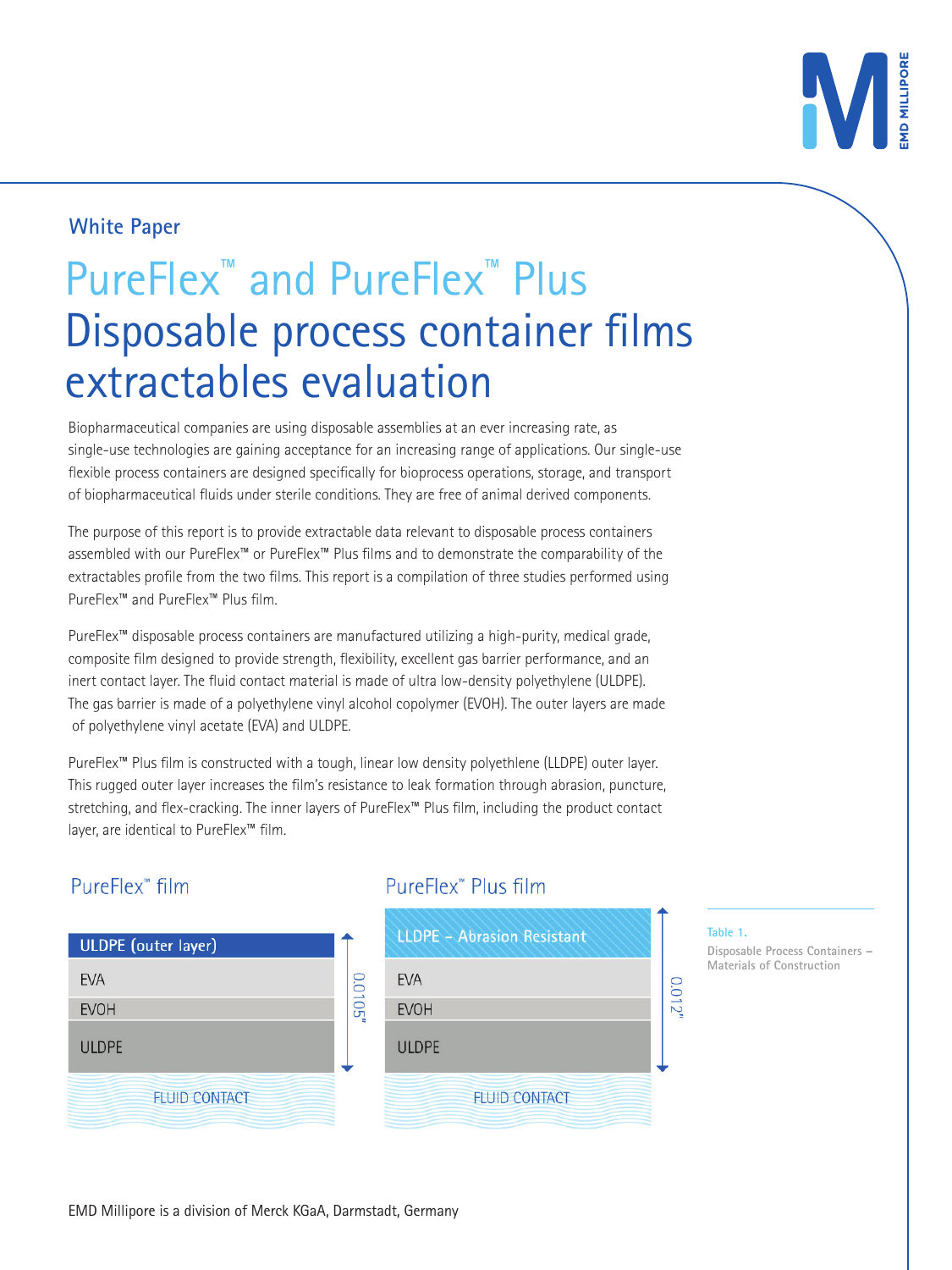# **Test procedure summaries**

The PureFlex™ and PureFlex™ Plus disposable process containers (described in Table 1) were evaluated in model solvent streams designed to simulate possible usage in worst-case conditions, including extremes of pH and the presence of organic solvents.<sup>1, 2</sup> The containers were not rinsed prior to the static soak in order to simulate worstcase conditions with respect to extractable levels. Testing was conducted under the guidance of our Standard Operating Procedure #0065342SO. The three studies were conducted at different times, so there were some differences between the methods.

**1. Study #1** was a 120-day study with sampling occurring throughout the study. The study consisted of five different extraction solutions: Milli-Q® reagent grade water, 1N sodium hydroxide, 1N hydrochloric acid, 50% ethanol, and 10% dimethylsulfoxide (DMSO). The analyses included: total organic carbon (TOC), ion chromatography (IC), and high performance liquid chromatography (HPLC). This study included containers made of PureFlex™ or PureFlex™ Plus films for water and PureFlex™ Plus only for other solutions.

**2. Study #2** was a 90-day study with sampling occurring at the end of the study. The extraction solution was Milli-Q® reagent grade water. The analyses included inductively-coupled plasma – optical emission spectrometer (ICP-OES) for metals. This study included containers made of PureFlex™ or PureFlex™ Plus films.

**3. Study #3** was a 30-day study with sampling occurring at the end of the study. The extraction solutions consisted of Milli-Q® water, 1N sodium hydroxide, 1N hydrochloric acid and 50 % ethanol. The analyses included: GC-MS for volatile organic compounds (VOC) and for semi-volatile organic compounds (SVOC). This study included containers made of PureFlex™ Plus film.

#### **Study #1: Test steps**

**Step 1.** PureFlex™ and PureFlex™ Plus containers (5 L volume) were received untreated by gamma irradiation. A majority of the containers were sent for gamma sterilization (>45 kGy), while the rest were left untreated for use as controls. The PureFlex™ and PureFlex™ Plus containers came equipped with tubing and connectors (1 port per container). The tubing at each port was cut to a length of approximately 3", removing the connectors. All container ports were closed using acetal screw clamps on the tubing, and the clamps never contacted the extraction solutions.

**Step 2.** The containers were placed in stands designed to allow each container to expand, such that the surface area to volume ratio would be maintained at 2 sq. cm:1 mL. The stands allowed for multiple sample aliquots to be removed from each container without altering the surface area to volume ratio. The stands held four containers each with the containers separated by aluminum panels. Each stand contained three gamma-treated containers and one non-treated container. Each stand contained one film type, filled with one type of solution and was stored at room temperature or 45ºC.

**Step 3.** Disposable process containers were extracted with one of the following solutions:

- Water: 18.2 MOhm-cm ultrapure water from a Milli-Q® Lab Water System (Milli-Q® reagent grade water)
- 1 N sodium hydroxide solution pH 14 (NaOH), EMD Chemicals, Catalogue No. SX0597-1
- 1 N hydrochloric acid solution pH 0 (HCl), EMD Chemicals, Catalogue No. HX0603F-6
- **•** 50% denatured ethanol 3A (EtOH), OmniSolv® HPLC Grade, Catalogue No. MAX0445
- 10% dimethylsulfoxide (DMSO), Alfa Aesar HPLC Grade, Catalogue No. AA22914

Sample aliquots were removed from the containers on days: 1, 7, 30, 60, 90 and 120. Aliquots of the initial solutions were used as controls.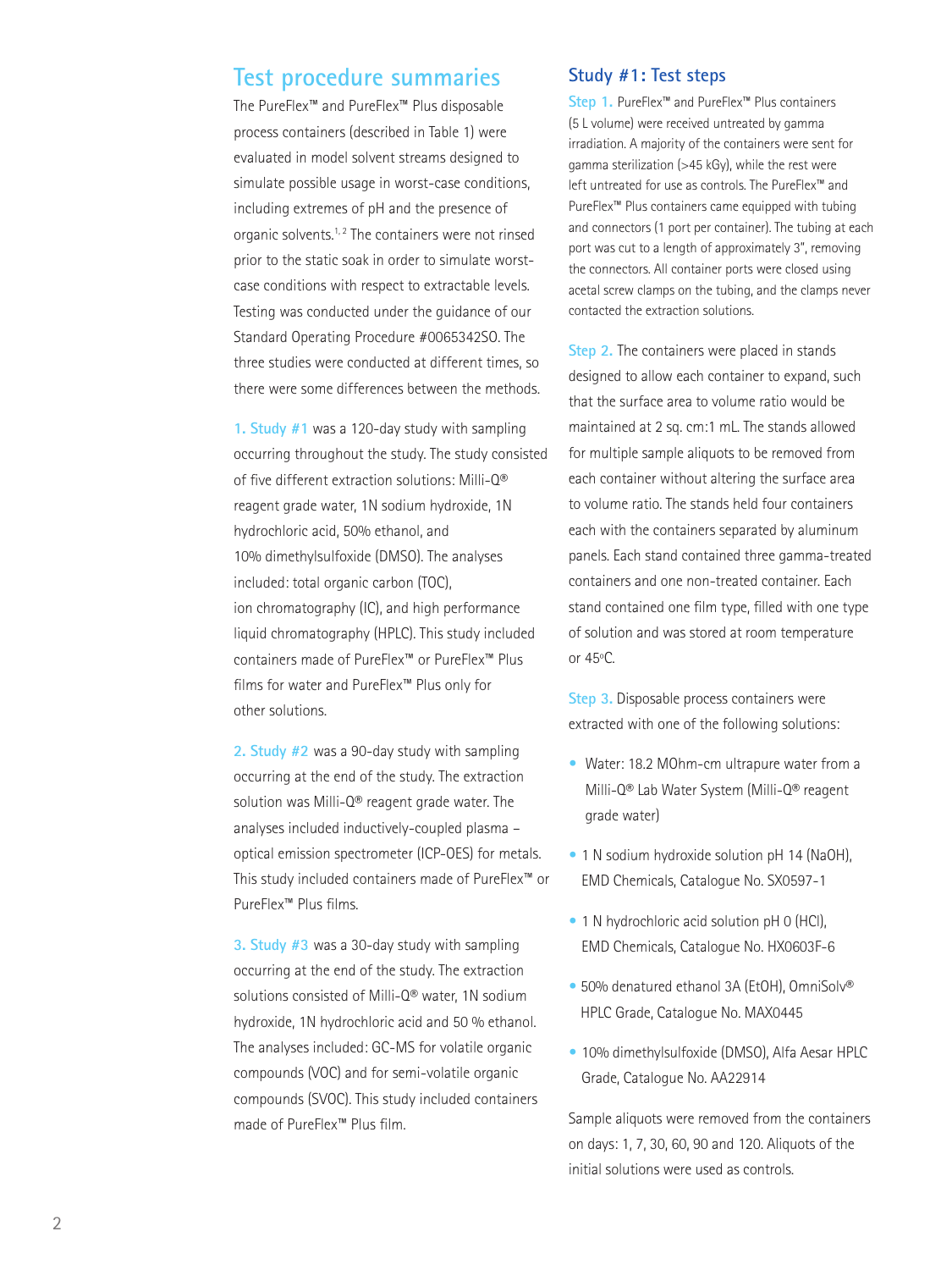**Step 4.** Extractables in the soak solutions were quantified using total organic carbon (TOC) and ion chromatography (IC), and qualitatively examined using reverse phase high performance liquid chromatography (RP-HPLC).

In addition, further testing was conducted and results are available on request for the following:

Extraction solvents: WFI at pH 10, WFI at pH 3, and 5M NaCl Extracted at 45°C Sampling at Day 1, 7, 30, 60, 90, and 120

#### **Study #2: Test steps**

**Step 1.** PureFlex™ and PureFlex™ Plus disposable process containers (5 L volume) were received gamma-sterilized (>45 kGy). No further sterilization was performed.

**Step 2.** Disposable process containers were extracted with 18.2 MOhm-cm ultrapure water from a Milli-Q® Lab Water System (Milli-Q® reagent grade water). The disposable process containers were exposed to water and placed in a lab oven at 45°C for 90 days.

**Step 3.** Metal analysis was performed using inductively coupled plasma optical emission spectrometry (ICP-OES).

#### **Study #3: Test steps**

**Step 1.** PureFlex™ Plus disposable process containers (5 L volume) were gamma sterilized (>45 kGy), except for one set used for a portion of the GC-MS analysis that was not irradiated. No further sterilization was performed.

**Step 2.** Disposable process containers were extracted with one of the following solutions:

- Water: 18.2 MOhm-cm ultrapure water from a Milli-Q® Lab Water System (Milli-Q® reagent grade water)
- 1 N hydrochloric acid solution pH 0 (HCl)
- 1 N sodium hydroxide solution pH 14 (NaOH)
- 50% denatured ethanol (EtOH)

Disposable process containers were exposed to each of the above solutions at 45ºC for 30 days.

**Step 3.** Volatile organic compounds (VOC Purge and Trap) and semi-volatile organic compounds (SVOC) were performed using Gas Chromatography-Mass Spectrometry (GC-MS).

# **Acceptance criteria**

The TOC results were quantified using internal standards. A standard check was analyzed on the same day as the samples to verify that the internal calibration was valid. The IC results were quantified using standards analyzed on the same day. The ICP-OES metals concentrations were quantified using standards and the results reported. GC-MS results were quantified and the results were reported.

The RP-HPLC analyses of the extraction solutions indicate whether or not significant peaks could be introduced into a customer stream by the disposable process containers. Such information can be useful to the customer because any unknown HPLC peak observed in an active pharmaceutical ingredient ( $> 0.1\%$  of the active pharmaceutical ingredient (API)) must be investigated and its toxicology understood. HPLC peaks from disposable process containers would not be considered unknowns, even if their molecular structure is not known, because their source is known (the container) and the toxicology of the containers has been well documented.

# **Experimental procedure**

**Components:** In Study #1, four 5 L containers were obtained for each model stream to be tested, for each extraction time (e.g., 4 PureFlex™ or PureFlex™ Plus containers x 5 extraction solvents x 2 temperature conditions = 40 PureFlex™ and PureFlex™ Plus containers required). In Study #2, the same 5 L container was used for each model stream to be tested. In Study #3, the same 5 L container was used for each model stream to be tested.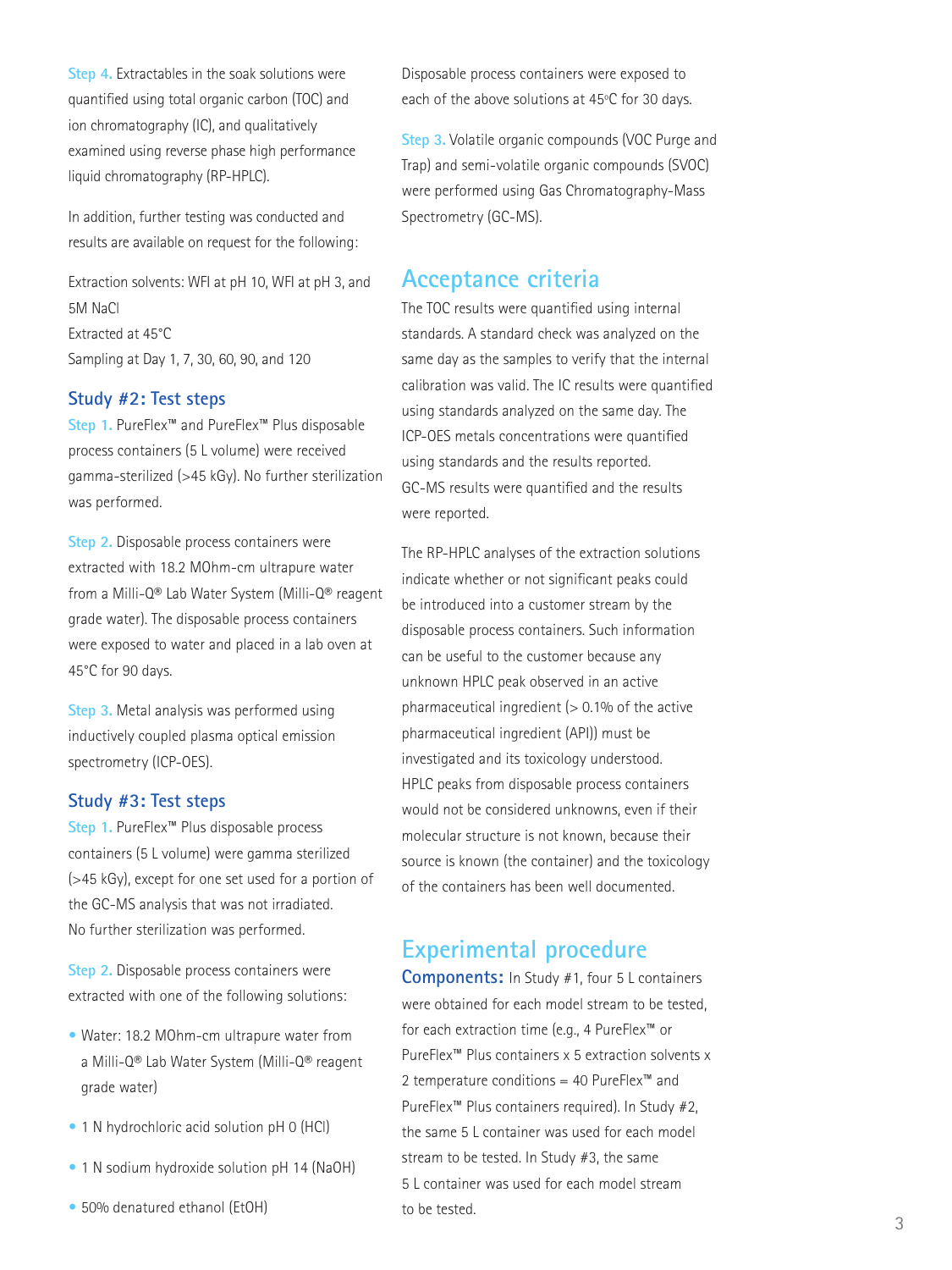**Sterilization:** The containers were received untreated by gamma irradiation. The majority of the containers were sent for gamma irradiation (>45 kGy). No further sterilization was performed. In Study #1 and Study #3, a portion of the containers were left untreated to be used as controls.

#### **Reagents:**

- **•** Milli-Q® reagent grade water
- 1N NaOH pH 14: Milli-Q® water adjusted to 1N with ACS grade NaOH
- 1N HCl pH 0: Milli-Q® water adjusted to 1N with ACS grade concentrated HCl
- HPLC grade denatured ethanol or equivalent, diluted to 50% with water
- DMSO: HPLC grade, diluted to 10% with water

**Materials – TOC Analyses:** 40 mL disposable glass vials with PTFE-lined lids were used to collect the samples.

### **Materials - GC-MS VOC and SVOC:**

- 4 mL glass vials with PTFE-lined lids were used for most of the HPLC analyses
- 2 mL glass vials with PTFE-lined lids were used for the IC analyses
- Glass or polyethylene pipettes were used to transfer the samples from the 40 mL vials to the smaller sample vials
- Perkin Elmer polyethylene disposable test tubes were used for sampling prior to the ICP-OES metals analysis.

# **Analytical methods**

### **Total Organic Carbon (TOC)**

The organic components in the respective extraction solutions were acidified and oxidized to carbon dioxide in the TOC analyzer. The net amount of carbon dioxide present was used to quantify the oxidizable carbon in the sample.

# **Reverse phase high performance liquid chromatography (RP-HPLC)**

RP-HPLC was used to analyze extractables solutions for low levels of organic solutes. RP-HPLC is sensitive to most low-molecular weight solutes such as solvents, monomers, or polymer additives, but does not generally detect polymeric or oligomeric solutes. The HPLC method used a C18 column and a gradient flow from 100% Milli-Q® reagent grade water to 100% acetonitrile. Detection was performed using UV detectors at 214 nm and 254 nm.

### **Ion Chromatography (IC)**

IC was used to identify and quantify small organic acids present in the extracts. The IC method used an IonPac® column and a gradient flow from 3 mM to 50 mM sodium hydroxide. Detection was performed using a conductivity detector.

### **Inductively coupled plasma optical emission spectrometry (ICP-OES)**

ICP-OES is a type of spectrometer that is highly sensitive and capable of the determination of a range of metals and several non-metals in liquid solutions. The ICP-OES allows determination of elements by measuring the intensity of characteristic optical emission lines and capable of providing detection limits ranging from 100 ppm to 10 ppb (100 µg/mL to 0.010 ug/mL),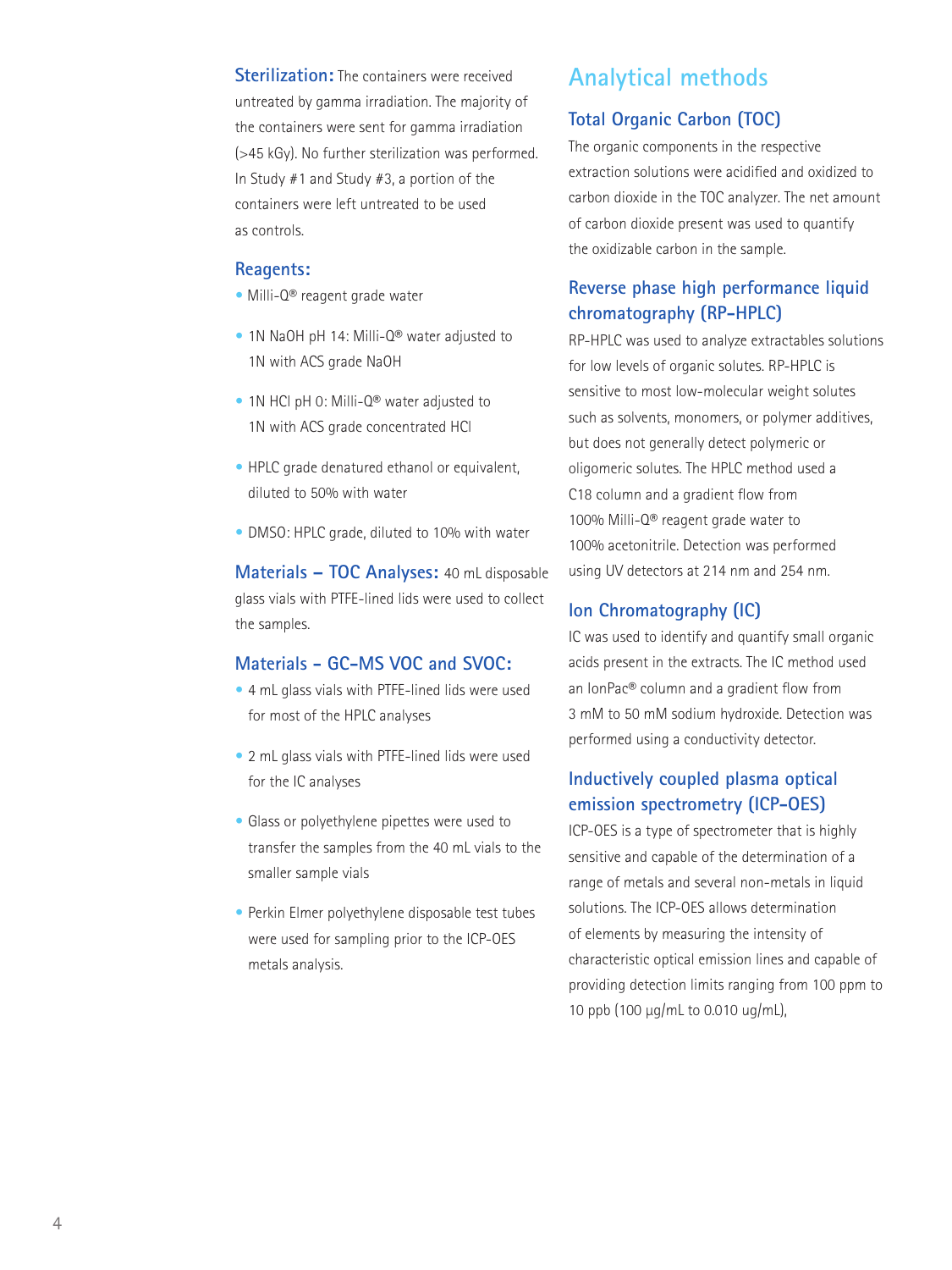# **Gas Chromatography - Mass Spectrometry (GC-MS)**

GC-MS is a technique that combines the separation feature of gas-liquid chromatography and the identification capability of mass spectrometry. The GC separates chemicals based on their volatility. The separated molecules are then ionized and fragmented in a quadrupole mass spectrometer. The fragmented ions are then detected based on their mass to charge ratios. There are two separate GC-MS methods utilized, purge and trap for VOC and solvent extraction for SVOC. These methods fundamentally differ in their sample preparation prior to the GC-MS analysis. The GC-MS VOC and SVOC testing of the extractables were performed in labs at EMD Millipore in Bedford and Billerica, Massachusetts.

# **Extraction**

### **Study #1**

- **a)** Individual containers served as extraction vessels.
- **b)** Each 5 L disposable container was filled with 800 mL of solution. The stands were made such that a 2:1 surface area to volume ratio (cm2 /mL) was always maintained, even as volume was removed for sample analyses.
- **c)** The tubing ports of each disposable process container were clamped shut.
- **d)** The containers sat undisturbed until the time of sampling. At each sampling interval the stands were placed in a holder which would allow the stands to tilt. Samples would be collected from the port by filling a 40 mL vial. (In the case of the NaOH and HCl solutions, the vials were pretreated with neutralizing solutions). After mixing, 2 mL and 4 mL aliquots from the 40 mL vial were then transferred to smaller vials for the IC and HPLC analyses. The remainder of the solution in the 40 mL vial was used for the TOC analysis.

### **Study #2**

- **a)** As in Study #1, 5 L disposable process containers served as extraction vessels. Wide-mouth PTFE bottles or glass bottles served as control vessels. For metal analysis, fresh controls in Perkin Elmer test tubes were also generated at the time of container sampling.
- **b)** To avoid microbial growth that could interfere with the analytical tests, water was sterilized by filtration with a 0.22  $\mu$ m sterile Millipak® 100 filter unit (catalog number MPGL1GCA3), prior to filling the process containers. The filters were initially flushed with 500 mL of extraction solution, and then the process containers were filled.
- **c)** The ports of each disposable process container were clamped; the PTFE control vessels were sealed to prevent evaporation.
- **d)** Samples from the disposable process containers were collected after 90 days of extraction at 45°C. Following the extraction procedure, the solutions and controls were transferred to sample vials and containers for analysis, and the remaining solutions were retained in storage bottles.

### **Study #3**

- **a)** As in study #1, 5 L disposable process containers served as extraction vessels. Wide-mouth PTFE bottles or glass bottles served as control vessels.
- **b)** Each disposable container was filled with solvent to obtain a 2:1 surface area to volume ratio (cm2 /mL). The solvent/surface area calculations were recorded on the appropriate worksheet. The filled disposable process containers were oriented such that all of the interior surface area was contacted by the extraction solvent. A PTFE or glass vessel was filled with the appropriate control solution.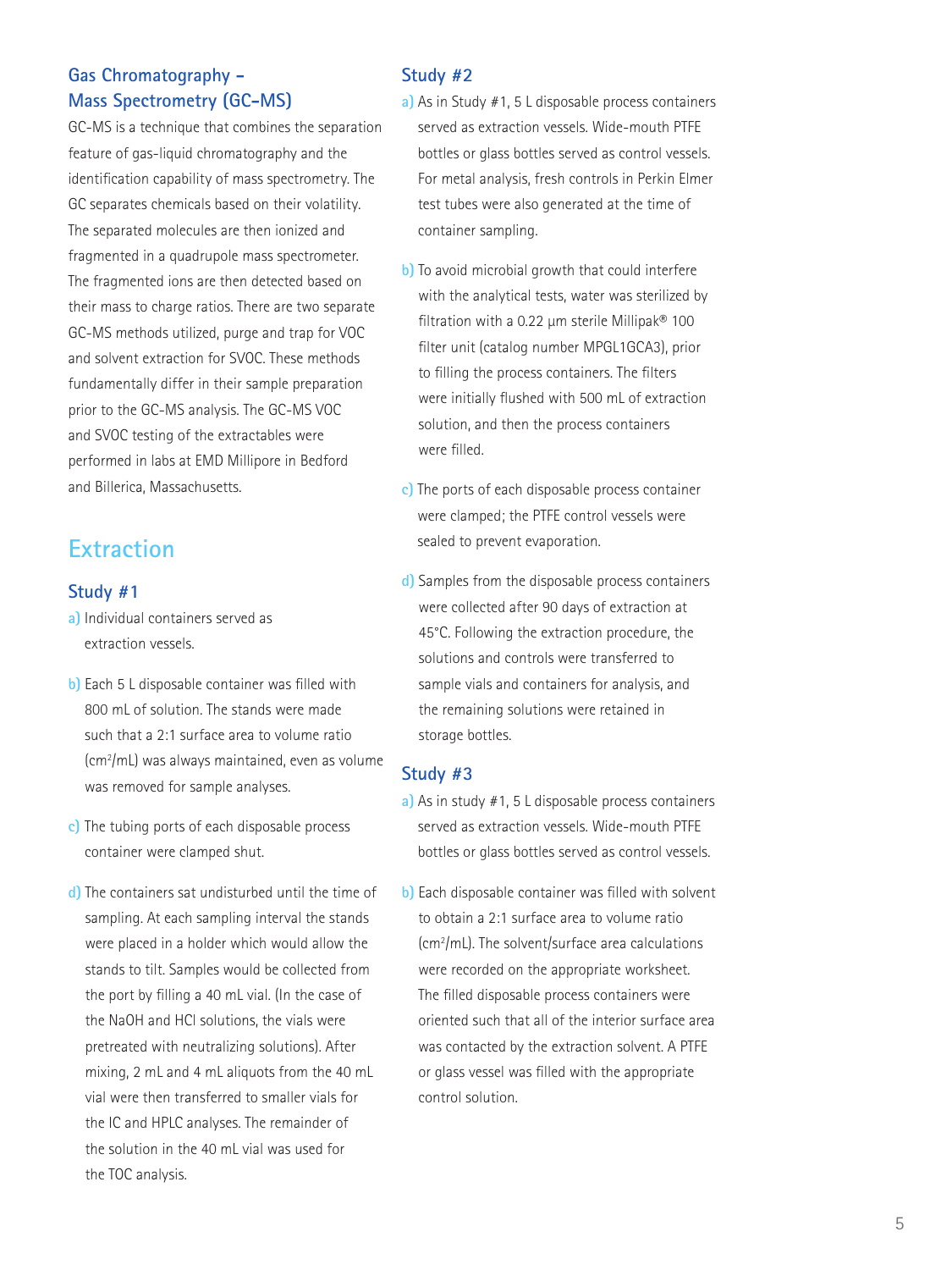**c)** To avoid microbial growth that could interfere with the analytical tests, water was sterilized by filtration with a 0.22 µm sterile Millipak® 100 filter unit (Catalogue No. MPGL1GCA3) prior to filling the process containers. The filters were initially flushed with 500 mL of extraction solution, and then the process containers were filled. The other solutions were not filtered; they were not expected to sustain microbial growth.

- **d)** The ports of each disposable process container were clamped; the PTFE control vessels were sealed to prevent evaporation.
- **e)** Samples from the disposable process containers were collected after 30 days at 45°C. Following the extraction procedure, the soak solutions were transferred to 40 mL TOC sample vials for analysis.

Extraction samples were analyzed according to the following sample schedule shown in Tables 2 through 4.

| TOC, IC,<br>Room<br>1, 7, 30, 60, 90<br>$3$ - treated<br>Milli-Q® water<br>Pureflex™<br>1 - untreated<br>temperature<br>and 120 days<br>TOC, IC.<br>3 - treated<br>1, 7, 30, 60, 90<br>Milli-0 <sup>®</sup> water<br>$45^{\circ}$ C<br>Pureflex™<br>and 120 days<br>1 - untreated<br>TOC, IC,<br>Room<br>1, 7, 30, 60, 90<br>$3$ - treated<br>Milli-0 <sup>®</sup> water<br>PureFlex <sup>™</sup> Plus<br>1 - untreated<br>temperature<br>and 120 days<br>TOC, IC,<br>3 - treated<br>1, 7, 30, 60, 90<br>Milli-0 <sup>®</sup> water<br>$45^{\circ}$ C<br>PureFlex <sup>™</sup> Plus<br>and 120 days<br>1 - untreated | RP - HPLC<br>RP - HPLC<br>RP - HPLC<br>RP - HPLC |
|----------------------------------------------------------------------------------------------------------------------------------------------------------------------------------------------------------------------------------------------------------------------------------------------------------------------------------------------------------------------------------------------------------------------------------------------------------------------------------------------------------------------------------------------------------------------------------------------------------------------|--------------------------------------------------|
|                                                                                                                                                                                                                                                                                                                                                                                                                                                                                                                                                                                                                      |                                                  |
|                                                                                                                                                                                                                                                                                                                                                                                                                                                                                                                                                                                                                      |                                                  |
|                                                                                                                                                                                                                                                                                                                                                                                                                                                                                                                                                                                                                      |                                                  |
|                                                                                                                                                                                                                                                                                                                                                                                                                                                                                                                                                                                                                      |                                                  |
| TOC.<br>3 - treated<br>Room<br>1, 7, 30, 60, 90<br>PureFlex <sup>™</sup> Plus<br>1N NaOH<br>1 - untreated<br>and 120 days<br>temperature                                                                                                                                                                                                                                                                                                                                                                                                                                                                             | RP - HPLC                                        |
| TOC,<br>$3$ - treated<br>1, 7, 30, 60, 90<br>45 <sup>o</sup> C<br>PureFlex <sup>™</sup> Plus<br>1N NaOH<br>and 120 days<br>1 - untreated                                                                                                                                                                                                                                                                                                                                                                                                                                                                             | RP - HPLC                                        |
| TOC.<br>Room<br>3 - treated<br>1, 7, 30, 60, 90<br>PureFlex <sup>™</sup> Plus<br>1N HCI<br>and 120 days<br>1 - untreated<br>temperature                                                                                                                                                                                                                                                                                                                                                                                                                                                                              | RP - HPLC                                        |
| TOC.<br>3 - treated<br>1, 7, 30, 60, 90<br>PureFlex <sup>™</sup> Plus<br>$45^{\circ}$ C<br>1N HCI<br>1 - untreated<br>and 120 days                                                                                                                                                                                                                                                                                                                                                                                                                                                                                   | RP - HPLC                                        |
| Room<br>3 - treated<br>1, 7, 30, 60, 90<br>PureFlex <sup>™</sup> Plus<br>50% Ethanol<br>1 - untreated<br>and 120 days<br>temperature                                                                                                                                                                                                                                                                                                                                                                                                                                                                                 | RP - HPLC                                        |
| 3 - treated<br>1, 7, 30, 60, 90<br>$45^{\circ}$ C<br>PureFlex™ Plus<br>50% Ethanol<br>and 120 days<br>1 - untreated                                                                                                                                                                                                                                                                                                                                                                                                                                                                                                  | RP - HPLC                                        |
| Room<br>IC.<br>1, 7, 30, 60, 90<br>$3$ - treated<br>PureFlex <sup>™</sup> Plus<br>10% DMSO<br>and 120 days<br>1 - untreated<br>temperature                                                                                                                                                                                                                                                                                                                                                                                                                                                                           | RP - HPLC                                        |
| IC.<br>3 - treated<br>1, 7, 30, 60, 90<br>$45^{\circ}$ C<br>PureFlex <sup>™</sup> Plus<br>10% DMS0<br>and 120 days<br>1 - untreated                                                                                                                                                                                                                                                                                                                                                                                                                                                                                  | RP - HPLC                                        |

| . |  |  |
|---|--|--|

Sample Schedule for Study # 2.

**Table 2.**  Sample Schedule for Study # 1.

| Film      | <b>Solvent</b>                                                                                         | # Bags - Sterilization       | Temperature    | <b>Extraction times</b> Analyses |     |
|-----------|--------------------------------------------------------------------------------------------------------|------------------------------|----------------|----------------------------------|-----|
| Pureflex™ | Milli- $Q^{\circledR}$ water $\begin{array}{c} 3 - \text{treated} \\ 1 - \text{untreated} \end{array}$ |                              | $45^{\circ}$ C | 90 days                          | ICP |
|           | PureFlex <sup>™</sup> Plus Milli-Q® water                                                              | 3 - treated<br>1 - untreated | $45^{\circ}$ C | 90 days                          | ICP |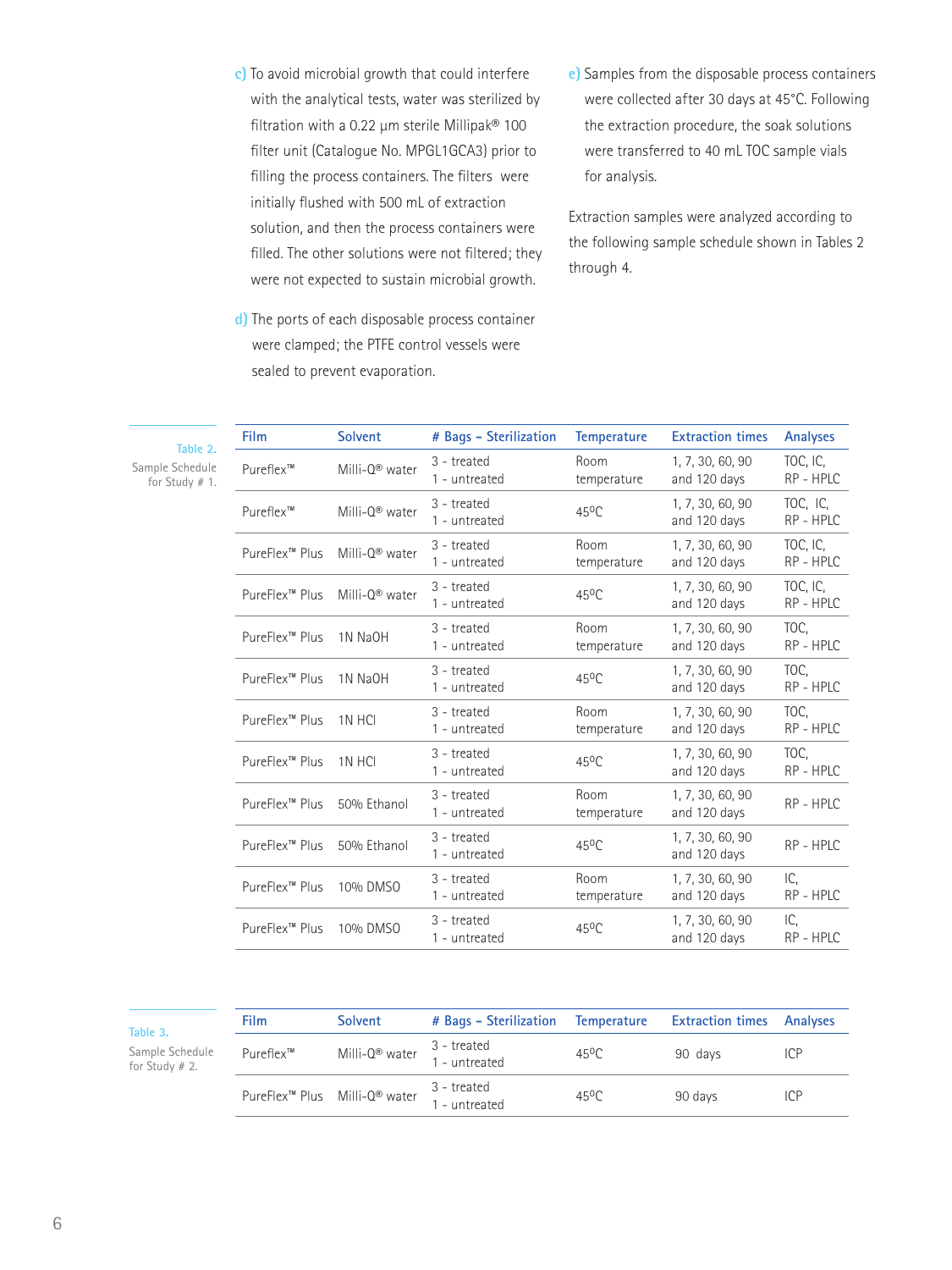| <b>Film</b>                | <b>Solvent</b>             | # Bags - Sterilization         | <b>Temperature</b> | <b>Extraction times</b> | Analyses                            |
|----------------------------|----------------------------|--------------------------------|--------------------|-------------------------|-------------------------------------|
| Pureflex™                  | Milli-0 <sup>®</sup> water | $3$ – treated<br>1 - untreated | $45^{\circ}$ C     | 1, 7, 30 days           | $GC - PT$<br>$GC - HS$<br>$GC - DI$ |
| PureFlex™ Plus             | Milli-0 <sup>®</sup> water | $3$ – treated<br>1 - untreated | $45^{\circ}$ C     | 1, 7, 30 days           | $GC - PT$<br>$GC - HS$<br>$GC - DI$ |
| PureFlex <sup>™</sup> Plus | 1N NaOH                    | $3$ – treated<br>1 - untreated | $45^{\circ}$ C     | 30 days                 | $GC - PT$<br>$GC - DI$              |
| PureFlex™ Plus             | 1N HCI                     | 3 - treated<br>1 - untreated   | $45^{\circ}$ C     | 30 days                 | $GC - PT$<br>$GC - DI$              |
| PureFlex™ Plus             | 50% Ethanol                | $3$ – treated<br>1 - untreated | $45^{\circ}$ C     | 1, 7, 30 days           | $GC - PT$<br>$GC - HS$<br>$GC - DI$ |

**Table 4.**  Sample Schedule for Study # 3.

**GC-PT:** gas chromatography purge and trap

**GC-HS:** gas chromatography head space

**GC-DI:** gas chromatography direct injection

### **Analysis results**

**Study #1.** TOC analyses of the extraction solutions results are summarized in Tables 5 through 10. The alkaline (1N NaOH) solutions were acidified to < pH 3, with acid at the time of sampling. The acidic (1N HCl) solutions were adjusted to pH 3, with a sodium hydroxide solution at the time of sampling. Results in blue are from previous extraction studies for PureFlex™ film which are summarized in the white paper, "Extractables Testing Report- PureFlex™ and SureFlex™ Disposable Process Container Films". Comparisons of the TOC levels from the PureFlex™ and PureFlex™ Plus film extractions are shown for each solution in Figures 1 through 6.

| Temp            | Film              | <b>Sample</b>                                | Day 1 | Day 7 | <b>Day 30</b> | Day 60 | <b>Day 90</b> | Day 120 |
|-----------------|-------------------|----------------------------------------------|-------|-------|---------------|--------|---------------|---------|
| Room Temp       | PureFlex™         | Average of $3 \gamma$ -irradiated containers | 0.60  | 1.00  | 1.32          | 1.71   | 2.23          | 2.06    |
|                 |                   | Non- $\gamma$ irradiated container           | 0.11  | 0.10  | 0.11          | 0.17   | 0.05          | 0.05    |
|                 | PureFlex™<br>Plus | Average of $3 \gamma$ -irradiated containers | 1.25  | 1.75  | 1.93          | 2.12   | 2.41          | 2.07    |
|                 |                   | Non- $\gamma$ irradiated container           | 0.13  | 0.10  | 0.13          | 0.14   | 0.15          | 0.10    |
|                 |                   | Average of $3 \gamma$ -irradiated containers | 1.66  | 3.73  | 3.89          | 3.61   | 3.89          | 3.69    |
| 45 $^{\circ}$ C | PureFlex™         | Non- $\gamma$ irradiated container           | 0.42  | 0.69  | 0.44          | 0.45   | 0.53          | 0.44    |
|                 | PureFlex™         | Average of $3 \gamma$ -irradiated containers | 2.36  | 4.37  | 4.33          | 3.98   | 4.21          | 3.68    |
|                 | Plus              | Non-γ irradiated container                   | 0.33  | 0.70  | 0.55          | 0.61   | 0.58          | 0.37    |

| . |  |  |
|---|--|--|
|   |  |  |

C Concentrations (PPM C) for Extractables in Milli-Q® reagent grade water

| Temp      | <b>Film</b>       | <b>Sample</b>                                | Day 1 | Day 7 | <b>Day 30</b> | Day 60 | Day 90 | Day 120 |
|-----------|-------------------|----------------------------------------------|-------|-------|---------------|--------|--------|---------|
|           | PureFlex™         | Average of $3$ y-irradiated containers       | 0.30  | 0.47  | 0.59          | 0.72   | 0.89   | 0.77    |
|           |                   | Non- $\gamma$ irradiated container           | 0.05  | 0.05  | 0.05          | 0.07   | 0.02   | 0.02    |
| Room Temp | PureFlex™<br>Plus | Average of $3 \gamma$ -irradiated containers | 0.62  | 0.83  | 0.86          | 0.90   | 0.96   | 0.77    |
|           |                   | Non- $\gamma$ irradiated container           | 0.07  | 0.05  | 0.06          | 0.06   | 0.06   | 0.04    |
|           |                   | Average of $3$ y-irradiated containers       | 0.82  | 1.57  | 1.34          | 0.98   | 0.95   | 0.72    |
|           | PureFlex™         | Non-γ irradiated container                   | 0.21  | 0.29  | 0.15          | 0.12   | 0.13   | 0.09    |
| 45 °C     | PureFlex™         | Average of $3 \gamma$ -irradiated containers | 1.17  | 1.84  | 1.50          | 1.08   | 1.04   | 0.72    |
|           | Plus              | Non- $\gamma$ irradiated container           | 0.16  | 0.30  | 0.19          | 0.17   | 0.14   | 0.07    |

#### **Table 6.**

TOC Concentrations (μg C/cm²) for Extractables in Milli-Q® reagent grade water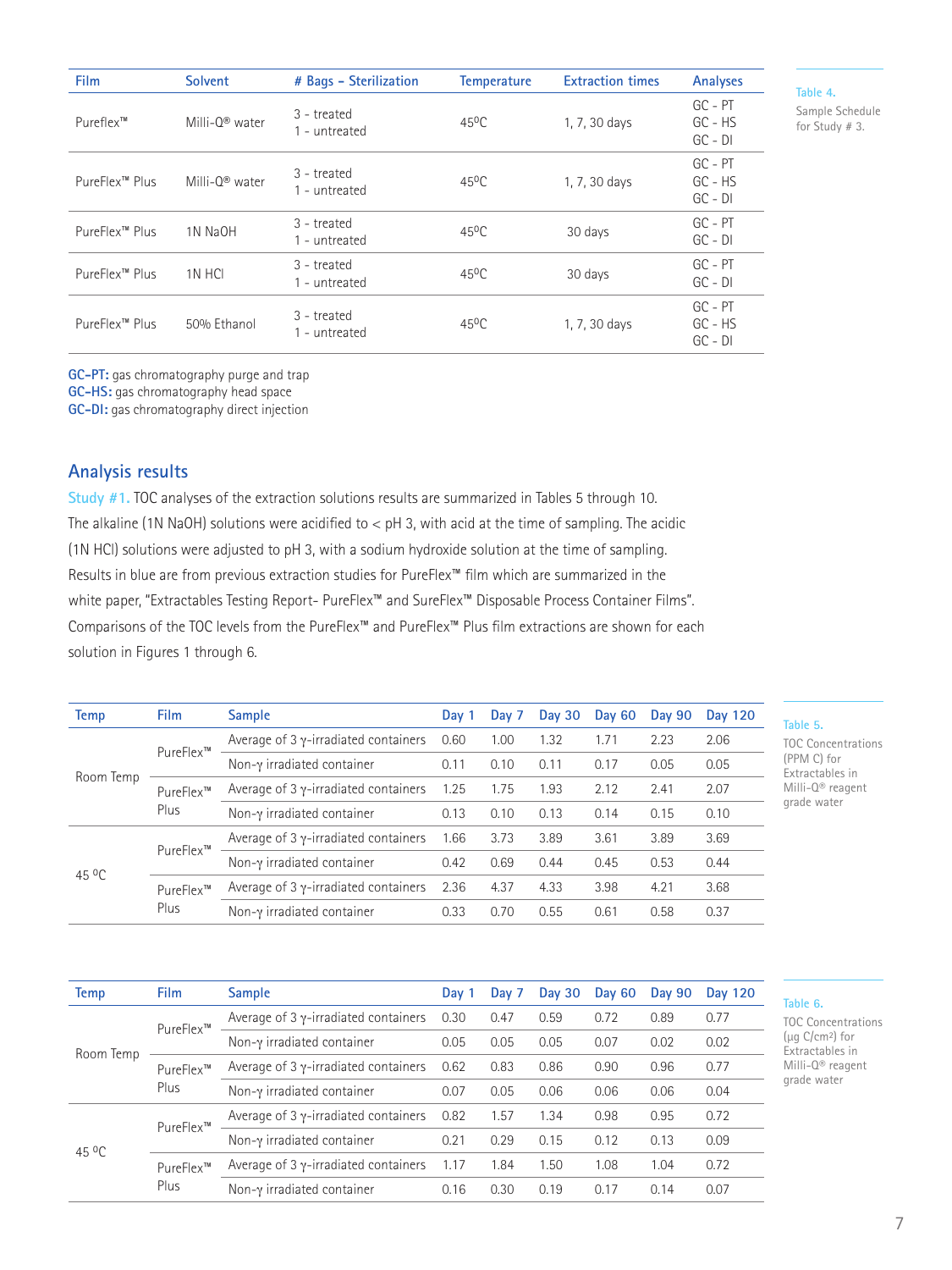**Table 7.**  TOC Concentrations (PPM C) for Extractables in 1N NaOH

| Temp         | <b>Film</b> | <b>Sample</b>                                | Day 1 | Day 7 | Day 30 | <b>Day 60</b> | Day 90 | Day 120 |
|--------------|-------------|----------------------------------------------|-------|-------|--------|---------------|--------|---------|
|              | PureFlex™   | Average of 3 $\gamma$ -irradiated containers | 3.90  | 5.40  | 7.40   | 7.80          | 8.60   | 13.3    |
| Room Temp    |             | Non- $\gamma$ irradiated container           | 0.90  | 1.60  | 2.60   | 3.00          | 10.0   | 8.30    |
|              | PureFlex™   | Average of $3 \gamma$ -irradiated containers | 0.51  | 0.86  | 0.92   | 1.49          | 0.49   | 1.95    |
|              | Plus        | Non- $\gamma$ irradiated container           | 0.42  | 0.58  | 1.05   | 2.15          | 1.07   | 2.73    |
|              | PureFlex™   | Average of 3 $\gamma$ -irradiated containers | 6.40  | 10.3  | 13.4   | 17.8          | 20.0   | 24.5    |
|              |             | Non- $γ$ irradiated container                | 2.20  | 5.30  | 6.60   | 7.70          | 8.90   | 13.1    |
| $45^{\circ}$ | PureFlex™   | Average of 3 $\gamma$ -irradiated containers | 1.93  | 3.75  | 5.98   | 6.21          | 6.75   | 8.28    |
|              | Plus        | Non- $\gamma$ irradiated container           | 0.35  | 1.84  | 2.63   | 2.93          | 3.00   | 4.25    |
|              |             |                                              |       |       |        |               |        |         |

(Data in blue was obtained from previous white paper published in 2010)

**Table 8.** 

TOC Concentrations (μg C/cm²) for Extractables in 1N NaOH

| Temp         | <b>Film</b>                                 | <b>Sample</b>                                     | Day 1 | Day 7 | Day $30$ | Day 60 | <b>Day 90</b> | Day 120 |
|--------------|---------------------------------------------|---------------------------------------------------|-------|-------|----------|--------|---------------|---------|
|              | PureFlex™<br>Room Temp<br>PureFlex™<br>Plus | Average of 3 $\gamma$ -irradiated containers 1.97 |       | 2.70  | 3.70     | 3.89   | 4.29          | 6.66    |
|              |                                             | Non- $\gamma$ irradiated container                | 0.43  | 0.82  | 1.29     | 1.49   | 4.98          | 4.15    |
|              |                                             | Average of $3 \gamma$ -irradiated containers 0.27 |       | 0.43  | 0.44     | 0.68   | 0.21          | 0.78    |
|              |                                             | Non-γ irradiated container                        | 0.22  | 0.29  | 0.50     | 0.97   | 0.46          | 1.10    |
|              | PureFlex™                                   | Average of 3 $\gamma$ -irradiated containers      | 3.20  | 5.95  | 6.70     | 8.88   | 10.02         | 12.3    |
| $45^{\circ}$ |                                             | Non- $\gamma$ irradiated container                | 1.10  | 3.28  | 3.31     | 3.87   | 4.43          | 6.57    |
|              | PureFlex™                                   | Average of $3 \gamma$ -irradiated containers      | 1.01  | 1.87  | 2.84     | 2.49   | 2.53          | 2.90    |
|              | Plus                                        | Non- $\gamma$ irradiated container                | 0.18  | 0.93  | 1.27     | 1.19   | 1.14          | 1.51    |

(Data in blue was obtained from previous white paper published in 2010)

| Temp              | <b>Film</b>       | <b>Sample</b>                                | Day 1 | Day 7 | <b>Day 30</b> | Day 60 | Day 90 | <b>Day 120</b> |
|-------------------|-------------------|----------------------------------------------|-------|-------|---------------|--------|--------|----------------|
|                   | PureFlex™         | Average of 3 $\gamma$ -irradiated containers | 0.50  | 0.80  | 1.10          | 1.30   | 2.80   | 2.80           |
|                   |                   | Non-y irradiated container                   | 0.20  | 0.20  | 0.40          | 0.50   | 1.00   | 0.80           |
| Room Temp         | PureFlex™<br>Plus | Average of $3 \gamma$ -irradiated containers | 0.12  | 0.46  | 0.88          | 0.01   | 0.87   | 1.95           |
|                   |                   | Non- $\gamma$ irradiated container           | 0.01  | 0.25  | 0.01          | 0.01   | 3.18   | 3.51           |
|                   | PureFlex™         | Average of 3 $\gamma$ -irradiated containers | 1.00  | 1.50  | 2.50          | 3.40   | 4.70   | 6.10           |
|                   |                   | Non-γ irradiated container                   | 0.30  | 0.70  | 0.80          | 1.30   | 2.00   | 2.30           |
| 45 <sup>o</sup> C | PureFlex™<br>Plus | Average of $3 \gamma$ -irradiated containers | 1.10  | 3.24  | 6.37          | 7.79   | 12.5   | 16.8           |
|                   |                   | Non- $γ$ irradiated container                | 0.01  | 0.61  | 1.97          | 4.62   | 8.89   | 12.1           |

(Data in blue was obtained from previous white paper published in 2010)

| Table 10.                                       | <b>Temp</b>       | <b>Film</b>       | <b>Sample</b>                                | Day 1 | Day 7 | Day 30 | Day 60 | Day 90 | <b>Day 120</b> |
|-------------------------------------------------|-------------------|-------------------|----------------------------------------------|-------|-------|--------|--------|--------|----------------|
| <b>TOC Concentrations</b>                       | Room Temp         | PureFlex™         | Average of 3 $\gamma$ -irradiated containers | 0.27  | 0.38  | 0.55   | 0.66   | 1.40   | 1.40           |
| $(\mu q \text{ C/cm}^2)$ for<br>Extractables in |                   |                   | Non- $\gamma$ irradiated container           | 0.08  | 0.1   | 0.21   | 0.25   | 0.48   | 0.40           |
| 1N HCI                                          |                   | PureFlex™         | Average of $3 \gamma$ -irradiated containers | 0.06  | 0.22  | 0.40   | 0.01   | 1.83   | 2.26           |
|                                                 |                   | Plus              | Non- $\gamma$ irradiated container           | 0.01  | 0.12  | 0.01   | 0.01   | 1.28   | 1.32           |
|                                                 | 45 <sup>o</sup> C | PureFlex™         | Average of 3 $\gamma$ -irradiated containers | 0.52  | 0.74  | 1.25   | 1.72   | 2.35   | 3.06           |
|                                                 |                   |                   | Non- $\gamma$ irradiated container           | 0.14  | 0.36  | 0.41   | 0.67   | 0.98   | 1.15           |
|                                                 |                   | PureFlex™<br>Plus | Average of $3 \gamma$ -irradiated containers | 0.55  | 1.56  | 2.89   | 2.96   | 5.68   | 6.55           |
|                                                 |                   |                   | Non- $\gamma$ irradiated container           | 0.01  | 0.29  | 0.90   | 1.77   | 3.17   | 4.01           |

(Data in blue was obtained from previous white paper published in 2010)

TOC Concentration  $(PPM C)$  for Extractables  $1N H$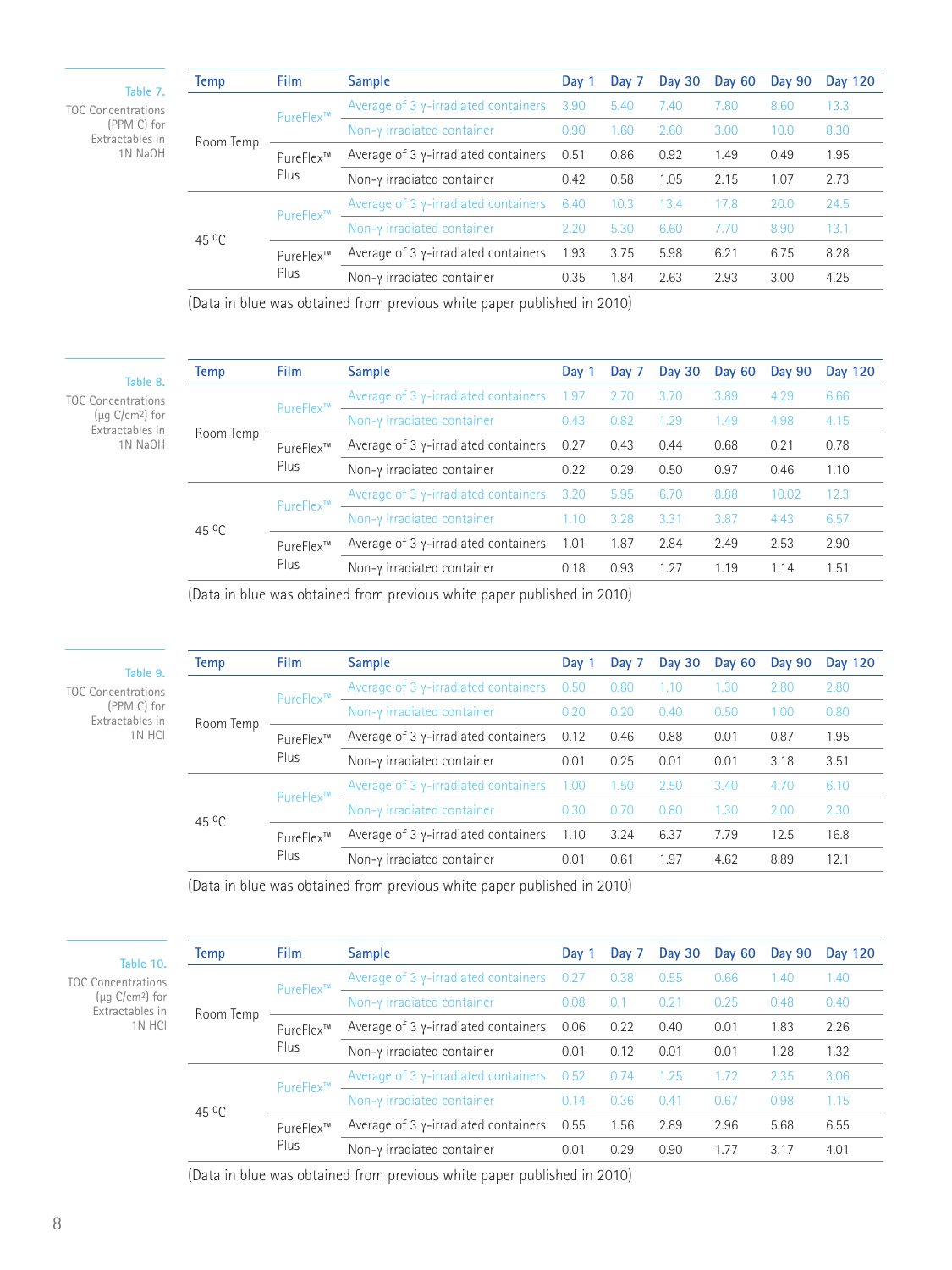

#### **Figure 1.**

Graphical representation of TOC results in PPM of Carbon in the Milli-Q® water extraction solution at ambient temperature.



#### **Figure 3.**

Graphical representation of TOC results in PPM of Carbon in the 1N NaOH extraction solution at ambient temperature.



#### **Figure 5.**

Graphical representation of TOC results in PPM of Carbon in the 1N HCl extraction solution at ambient temperature.



#### **Figure 2.**

Graphical representation of TOC results in PPM of carbon in the Milli-Q® water extraction solution at 45°C.



#### **Figure 4.**

Graphical representation of TOC results in PPM of Carbon in the 1N NaOH extraction solution at 45°C.



#### **Figure 6.**

Graphical representation of TOC results in PPM of Carbon in the 1N HCl extraction solution at 45°C.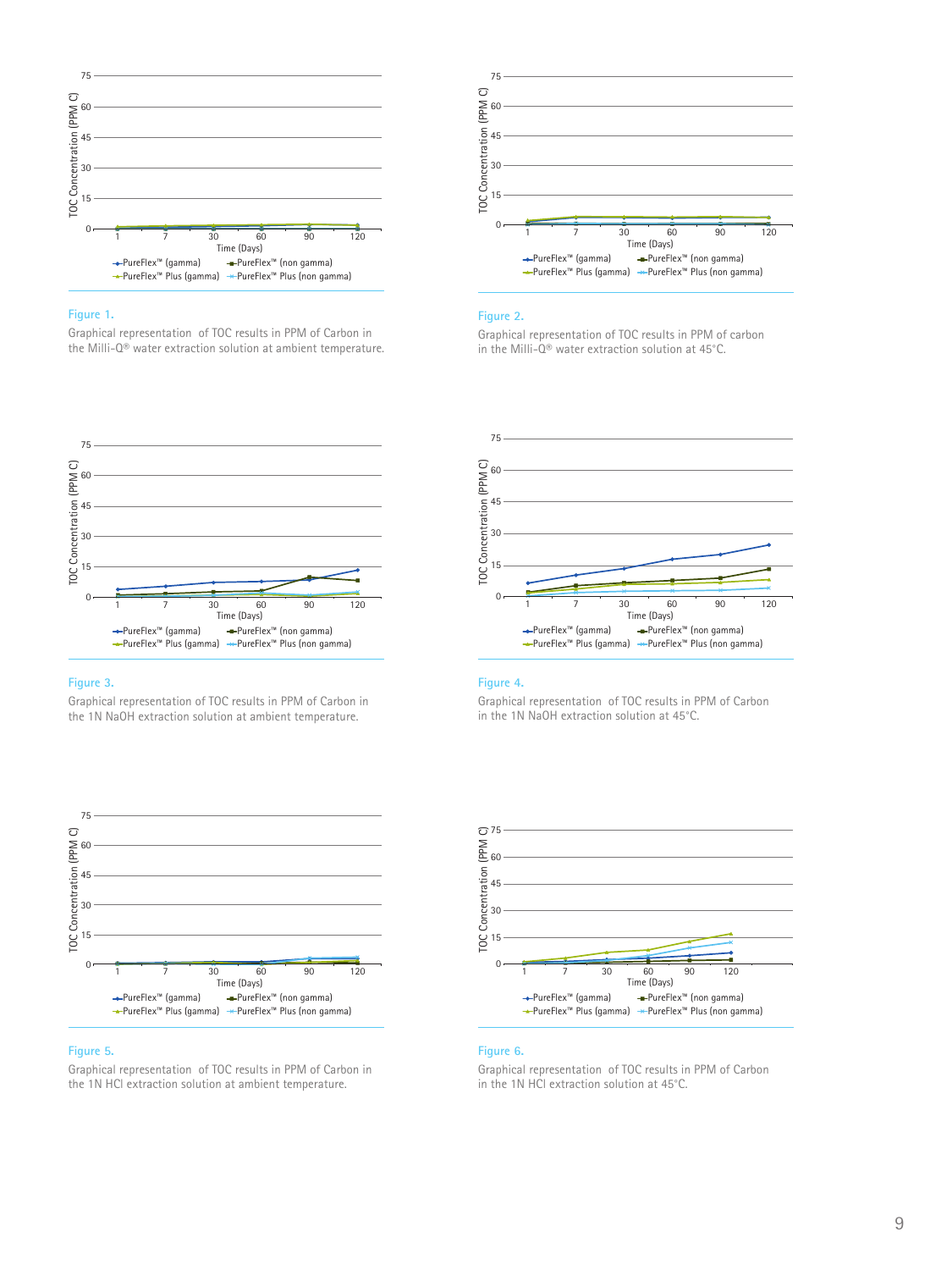Results of the IC analysis of the extractions in Milli-Q® reagent grade water are summarized in Table 11. The IC results are the average of the three gamma-irradiated containers. Results of the IC analysis of the extractions in DMSO are not presented, but are similar to the Milli-Q® reagent

grade water results. (Matrix interferences prevented IC analysis of the NaOH, HCl and EtOH extracts.) Figures 7 and 8 show a comparison of acetic acid levels of the Milli-Q® solution in the PureFlex™ and PureFlex™ Plus containers over the course of the of extraction study.

| <b>Temp</b> | Film              | <b>Sample</b>       | Day 1 | Day 7 | <b>Day 30</b> | Day 60 | Day 90 | Day 120 |
|-------------|-------------------|---------------------|-------|-------|---------------|--------|--------|---------|
|             |                   | Acetic Acid         | 0.28  | 0.65  | 2.71          | 2.84   | 3.23   | 3.09    |
|             | PureFlex™         | Propionic Acid      | < 0.2 | < 0.2 | < 0.2         | < 0.2  | < 0.2  | < 0.2   |
|             |                   | Formic Acid         | < 0.2 | < 0.2 | < 0.2         | < 0.2  | < 0.2  | < 0.2   |
|             |                   | <b>Butyric Acid</b> | < 0.2 | < 0.2 | < 0.2         | < 0.2  | < 0.2  | < 0.2   |
| Room Temp   |                   | Acetic Acid         | 0.30  | 0.57  | 2.31          | 2.26   | 2.61   | 2.36    |
|             | PureFlex™<br>Plus | Propionic Acid      | < 0.2 | < 0.2 | 0.33          | < 0.2  | < 0.2  | 0.28    |
|             |                   | Formic Acid         | < 0.2 | < 0.2 | < 0.2         | < 0.2  | < 0.2  | < 0.2   |
|             |                   | <b>Butyric Acid</b> | < 0.2 | < 0.2 | < 0.2         | < 0.2  | < 0.2  | < 0.2   |
|             | PureFlex™         | Acetic Acid         | 1.70  | 4.73  | 6.17          | 4.58   | 8.59   | 4.60    |
|             |                   | Propionic Acid      | < 0.2 | 0.35  | 0.44          | 0.42   | 0.83   | 0.38    |
| 45 °C       |                   | Formic Acid         | < 0.2 | 0.31  | 0.72          | 0.67   | 1.42   | 0.95    |
|             |                   | <b>Butyric Acid</b> | < 0.2 | < 0.2 | < 0.2         | < 0.2  | 0.31   | 0.21    |
|             | PureFlex™<br>Plus | Acetic Acid         | 1.32  | 4.26  | 5.27          | 3.91   | 7.16   | 3.61    |
|             |                   | Propionic Acid      | < 0.2 | 0.37  | 0.35          | 0.36   | 0.64   | 0.33    |
|             |                   | Formic Acid         | < 0.2 | 0.51  | 1.03          | 0.76   | 1.63   | 1.03    |
|             |                   | <b>Butyric Acid</b> | < 0.2 | < 0.2 | 0.30          | < 0.2  | 0.38   | 0.21    |





#### **Figure 7.**

**Table 11.**  IC Results in (PPM) for Gamma irradiation containers extractables in Milli-Q® reagent grade water

> Acetic Acid Concentration in PPM versus time for containers extracted with Milli-Q® water at ambient temperature.

#### **Figure 8.**

Acetic Acid Concentration in PPM versus time for containers extracted with Milli-Q® water at 45°C.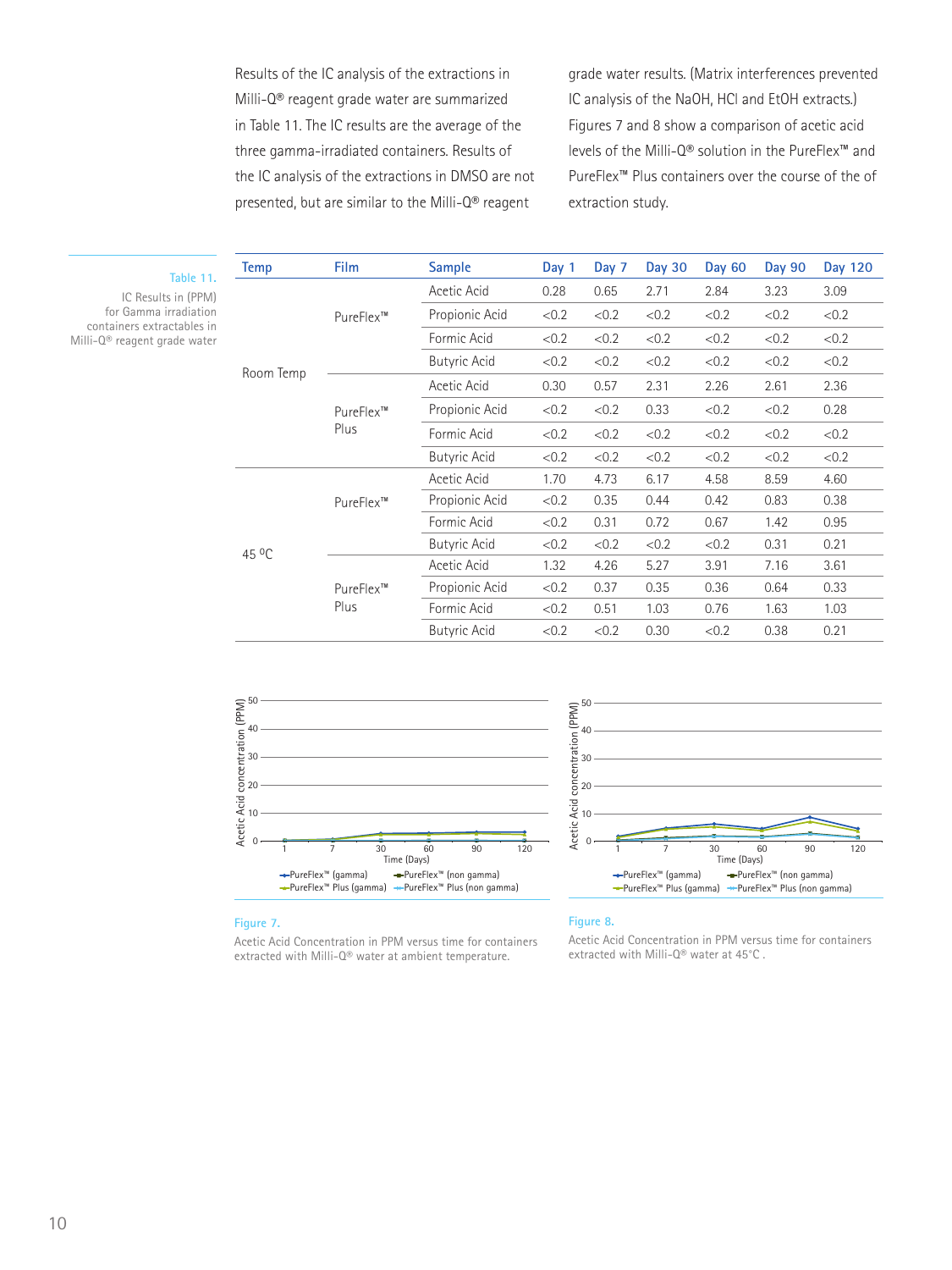# **Discussion**

**TOC:** The TOC analyses provided the best quantitative data of extractables for all the aqueous-based extractions. Several trends were evident from the TOC data, as shown in Figures 1-6. The greatest TOC extractables were observed with the containers filled with the 1N NaOH solution, and the least with containers filled with the 1N HCl solution for PureFlex™ film (2010 white paper). PureFlex™ Plus film showed higher TOC values for 1N HCl extract than 1N NaOH (2014). The TOC concentrations for containers stored at 45°C were significantly greater compared to the containers stored at room temperature. This was not surprising since the aqueous solubility of most organic compounds tends to increase with an increase in temperature, increasing the diffusion rate of molecules from inside the film to the surface. The gamma-treated containers had higher TOC concentrations than the untreated containers. The PureFlex™ Plus containers had slightly lower TOC concentrations in water than the PureFlex™ containers but were not significantly different. This is because the fluid contact layer for PureFlex™ film is the same as the fluid contact layer for PureFlex™ Plus film.

**IC:** The four most prominent organic acids detected by IC were formic acid, acetic acid, propionic acid, and butyric acid. They correlate to C1 through C4 organic acids. These organic acids formed as breakdown products from the gamma irradiation and subsequent oxidation reactions. The IC data had similar trends to those observed with the TOC data. The samples stored at 45°C had relatively greater concentrations of organic acids when compared to those stored at room temperature. The gamma-treated containers had higher concentrations than the untreated containers. The PureFlex™ Plus containers had lower concentrations than the PureFlex™ containers (especially for acetic acid). The IC results also were similar to the TOC results in the shape of the curves. In both plots there was an initial rapid increase in concentration, followed by a slow and gradual increase with time.

**RP-HPLC:** Reverse phase high pressure liquid chromatography (RP- HPLC) is not generally capable of detecting all the potential extractables from thermoplastics, but it can often provide a fingerprint-type pattern for a subset of the extractables. Additionally, such chromatograms can give a clear indication whether extractables have the potential to interfere with an active pharmaceutical ingredient (API) or other solute analysis by RP-HPLC, a commonly employed practice.

Overall, there were very few peaks observed in the HPLC chromatographs. Relatively more peaks were observed in the extracts from the gamma-treated container compared to the extracts from the non-gamma-treated container (see Figures 9-13). Overall, the samples extracted at 45°C (data not shown) had more peaks of larger area than observed in the samples extracted at room temperature. The solution that extracted the most compounds was the 50% ethanol (Figure 13). The chromatographs for this solution had the largest peaks, as well as late eluting peaks (hydrophobic compounds). In addition to these late-eluting peaks, intermediate eluting peaks (medium polar) were present in the extract from the container that was treated with gamma irradiation, as seen in Figure 13. This indicated that these intermediate eluting peaks are likely related to an antioxidant additive which has been degraded by the gamma irradiation or has been oxidized. The non-gamma treated container showed only the late eluting peaks. The next strongest extraction solution was the 10% DMSO solution (Figure 12). The NaOH solution (Figure 10) had the largest peaks of the three aqueous solutions, whereas the Milli-Q® water (Figure 9) and HCl solution (Figure 11) had no significant peaks.

Overall the extracts from the PureFlex™ and PureFlex™ Plus containers had similar profiles with a few early-eluting peaks, as well as some late-eluting peaks. In all cases, the peaks observed were relatively small.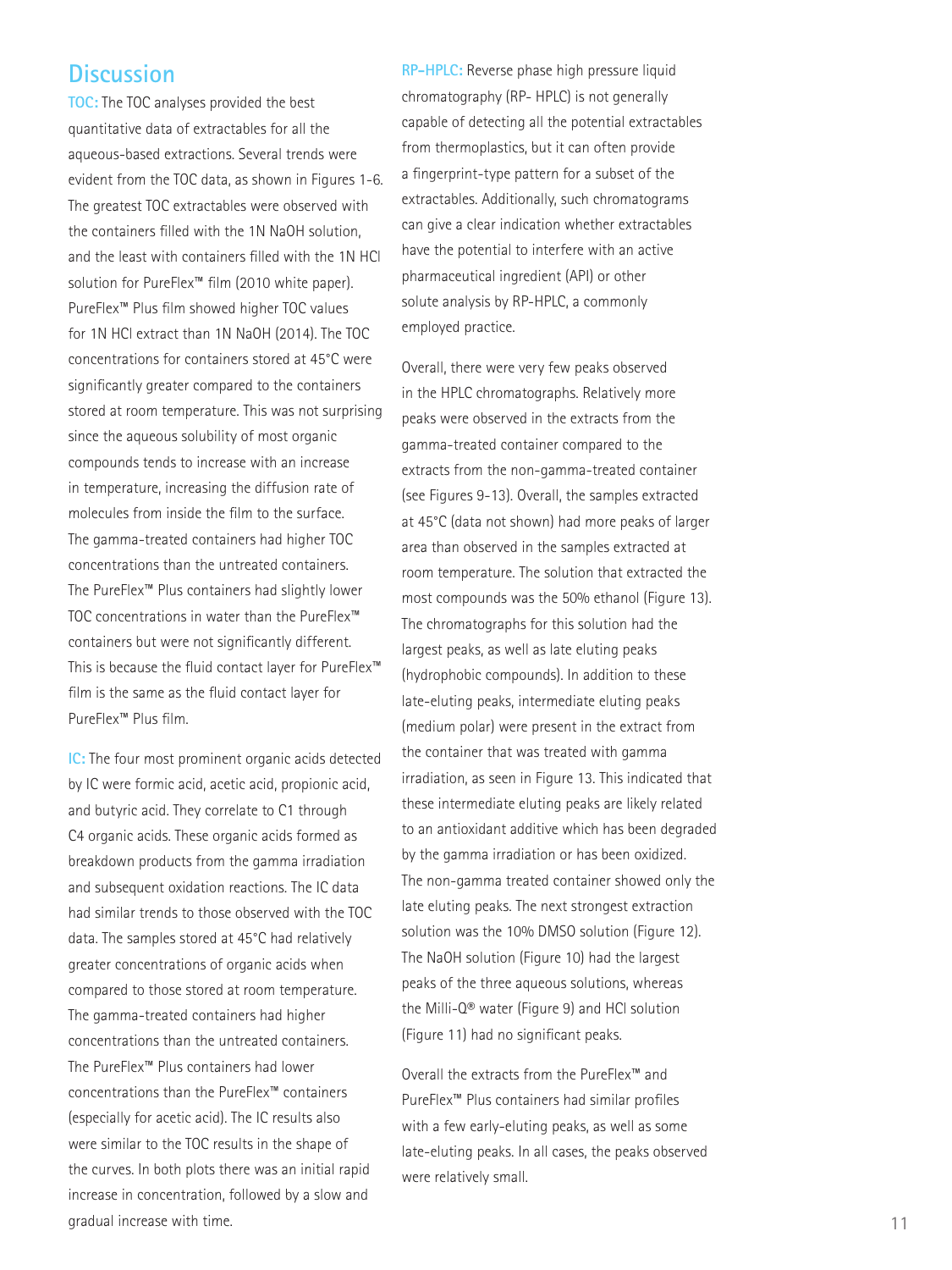



#### **Figure 9.**

RP-HPLC Chromatograms of 30 Days Milli-Q® water Extractables at ambient temperature.

#### **Figure 10.**

RP-HPLC Chromatograms of 30 Days 1N NaOH Extractables at ambient temperature.





#### **Figure 11.**

RP-HPLC Chromatograms of 30 Days 1N HCl Extractables at ambient temperature.

#### **Figure 12.**

RP-HPLC Chromatograms of 30 Days 10% DMSO Extractables at ambient temperature.



#### **Figure 13.**

RP- HPLC Chromatograms of 30 Days 50% Ethanol Extractables at ambient temperature.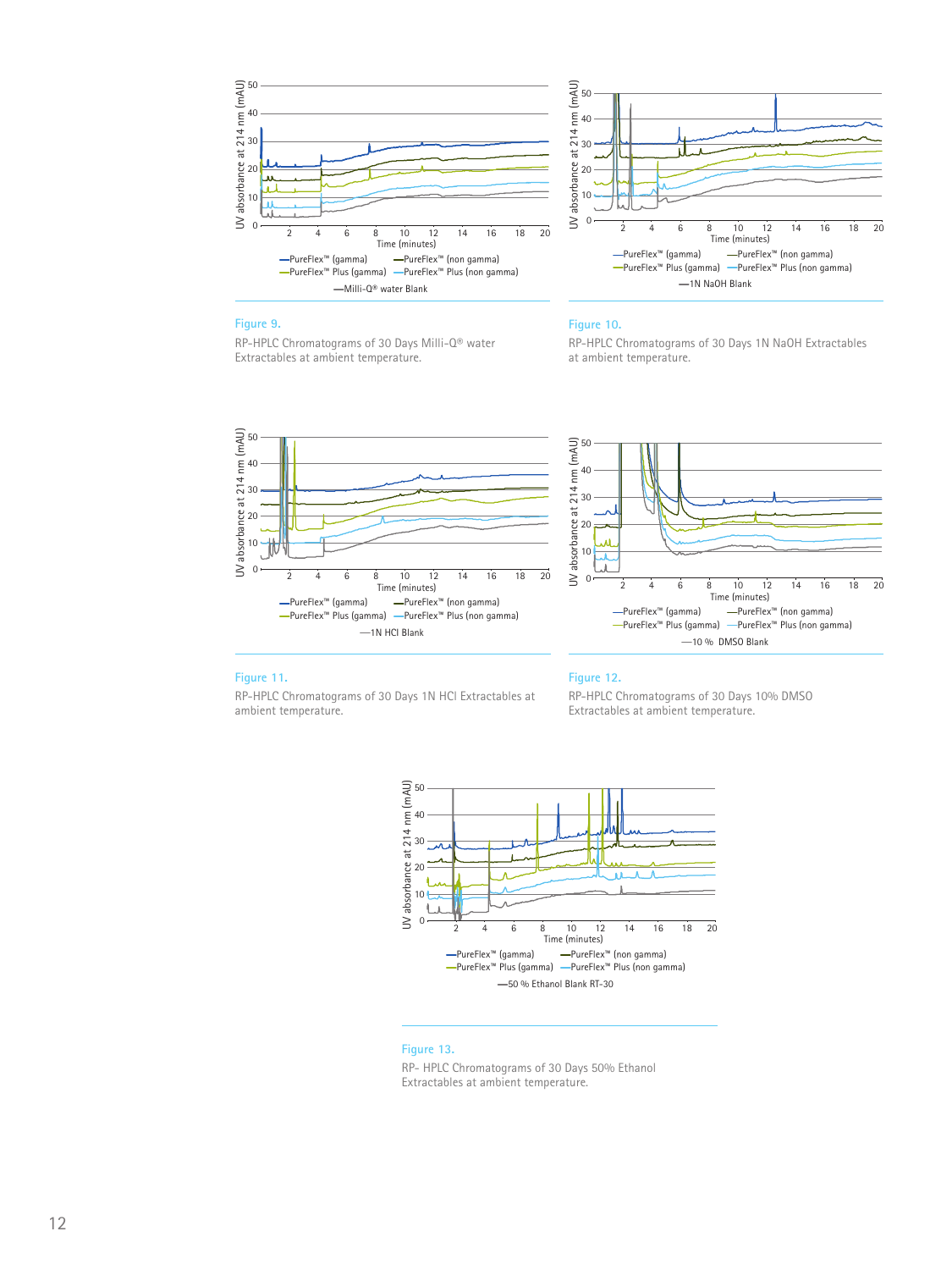### **ICP-OES:** The water extractables of both PureFlex™ and PureFlex™ Plus disposable process containers contained no detectable metals.

Element Symbol Instrument Control Plus film PureFlex™<br>Plus film PureFlex<sup>™</sup> film PureFlex<sup>™</sup> film Detection Non-Gamma Gamma Non-Gamma Gamma Limit 45°C - 90 Days 45°C - 90 Days 45°C - 90 Days 45°C - 90 Days 45°C - 90 Days (ppm) (ppm) (ppm) (ppm) (ppm) (ppm) Silver Ag 0.02 n.d n.d n.d n.d n.d Aluminum Al 0.02 n.d n.d n.d n.d n.d Arsenic As 0.02 n.d n.d n.d n.d n.d Barium Ba 0.02 n.d n.d n.d n.d n.d Beryllium Be 0.02 n.d n.d n.d n.d n.d Bismuth Bi 0.02 n.d n.d n.d n.d n.d Calcium Ca 0.02 n.d n.d n.d n.d n.d Cadmium Cd 0.02 n.d n.d n.d n.d n.d

Cobalt Co 0.02 n.d n.d n.d n.d n.d Chromium Cr 0.02 n.d n.d n.d n.d n.d Copper Cu 0.02 n.d n.d n.d n.d n.d Iron Fe 0.02 n.d n.d n.d n.d n.d Gallium Ga 0.02 n.d n.d n.d n.d n.d Indium In 0.02 n.d n.d n.d n.d n.d Potassium K 0.05 n.d n.d n.d n.d n.d Lithium Li 0.02 n.d n.d n.d n.d n.d Magnesium Mg 0.02 n.d n.d n.d n.d n.d Manganese Mn 0.02 n.d n.d n.d n.d n.d Sodium Na 0.05 n.d n.d n.d n.d n.d Nickel Ni 0.02 n.d n.d n.d n.d n.d Lead Pb 0.02 n.d n.d n.d n.d n.d Selenium Se 0.02 n.d n.d n.d n.d n.d Strontium Sr 0.02 n.d n.d n.d n.d n.d Tallium Tl 0.02 n.d n.d n.d n.d n.d Uranium U 0.02 n.d n.d n.d n.d n.d Vanadium V 0.02 n.d n.d n.d n.d n.d Zinc Zn 0.02 n.d n.d n.d n.d n.d

PureFlex™

**Table 12.** 

Metals Analysis by ICP-OES of water extractables from the PureFlex™ Plus and PureFlex™ containers extracted at 45°C for 90 Days

**GC-MS:** The PureFlex™ and PureFlex™ Plus containers that were not gamma irradiated showed similarly low levels of acetone and acetaldehyde as VOC and SVOC extractables, as can be seen in Tables 13 and 14. The gamma-treated containers had three classes of compounds present: ketones (e.g., acetone, 2-butanone), aldehydes (e.g., acetaldehyde, butanal, pentanal) and alcohols (e.g., tert-butyl alcohol). The three compounds most frequently detected were: acetone, 2-butanone and tert-butyl alcohol.

In the PureFlex™ film VOC extracts, the highest concentration of extractables was in the HCl solution followed closely by the NaOH solution (2010 White Paper), then the Milli-Q® water solution. (The ethanol extracts for both films had to be diluted due to matrix interferences, resulting in no identified compounds). In the PureFlex™ Plus film VOC extracts, the highest concentration of extractables was the NaOH solution, followed by the HCl, then the Milli-Q® water. In the PureFlex™ and PureFlex™ Plus film SVOC extracts, water and NaOH showed one compound in the non-gamma irradiated bags. Only one compound was detected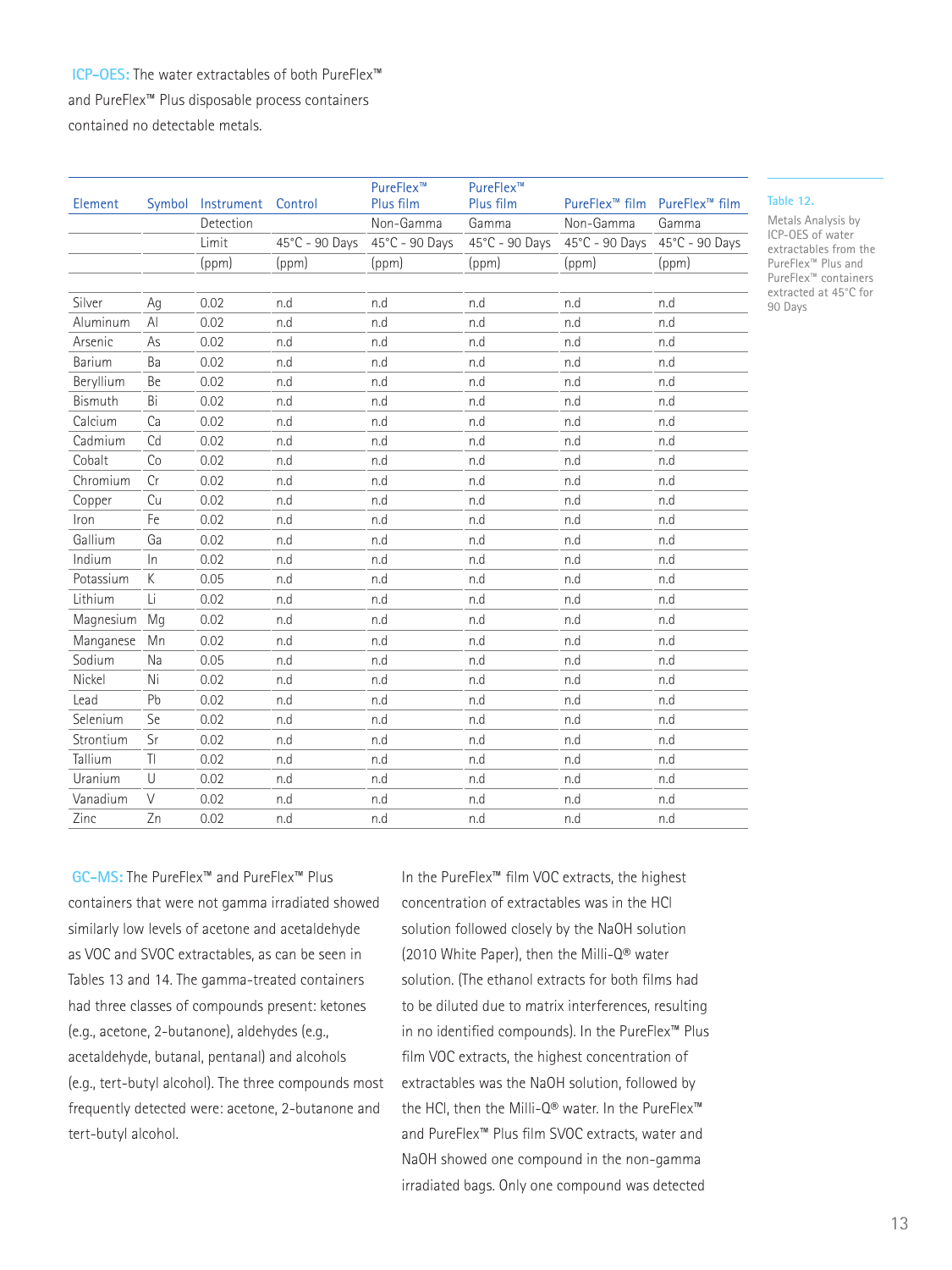in the NaOH and water solution, and several in the ethanol solutions for the gamma irradiated bags. The PureFlex™ and PureFlex™ Plus containers had similar types of SVOC extractables.

The results reported are corrected for baseline value associated with the control. The identity and concentrations are tentatively identified compounds (TIC) that are determined by the best fit to an internal standard of different molecules. Therefore TIC values are provided for informational purposes only.

The results of analyses for SVOC are presented in Table 14. The results are corrected for baseline values associated with the control. The identity and concentrations are tentatively identified compounds (TIC) that are determined by the best fit to an internal standard of different molecules. Therefore TIC values are provided for informational purposes only.

| <b>Film</b> | <b>Solvent</b> | Gamma (yes/no)                                                                                   | (common name)                 | Compound (CAS#)    | $(\mu g/L)$   |       |
|-------------|----------------|--------------------------------------------------------------------------------------------------|-------------------------------|--------------------|---------------|-------|
|             | water          | no                                                                                               | acetone                       | $67 - 64 - 1$      | 10.0          |       |
|             |                |                                                                                                  | Acetaldehyde (TIC)            | $75 - 07 - 0$      | 51            |       |
|             |                | yes                                                                                              | acetone                       | $67 - 64 - 1$      | 75            |       |
|             |                |                                                                                                  | tert-butyl alcohol            | $75 - 65 - 0$      | 64            |       |
|             |                |                                                                                                  | 2-butanone                    | $78 - 93 - 3$      | 29            |       |
|             |                |                                                                                                  | acetaldehyde (TIC)            | $75 - 07 - 0$      | 188           |       |
|             | water          |                                                                                                  | Butanal (TIC)                 | $123 - 72 - 8$     | 58            |       |
|             |                |                                                                                                  | Pentanal(TIC)                 | $111 - 62 - 3$     | 147           |       |
|             |                |                                                                                                  | 2-butanol                     | $78 - 92 - 2$      | 20            |       |
|             |                |                                                                                                  | 3,3,-dimethy-2-butanone (TIC) | $75 - 97 - 8$      | 13            |       |
|             |                |                                                                                                  | Hexanal(TIC)                  | $66 - 25 - 1$      | 146           |       |
|             | 1N HCI         | no                                                                                               | none                          | none               | none          |       |
| PureFlex™   |                | yes                                                                                              | acetone                       | $67 - 64 - 1$      | 115           |       |
|             |                |                                                                                                  | tert-butyl alcohol            | $75 - 65 - 0$      | 333.5         |       |
|             | 1N HCI         |                                                                                                  | 2-butanone                    | $78 - 93 - 3$      | 17.9          |       |
|             |                |                                                                                                  | Butanal (TIC)                 | $123 - 72 - 8$     | 10.7          |       |
|             |                |                                                                                                  | Pentanal(TIC)                 | $110 - 62 - 3$     | 12.1          |       |
|             |                |                                                                                                  | Hexanal(TIC)                  | $66 - 25 - 1$      | 12.3          |       |
|             |                |                                                                                                  | acetone                       | $67 - 64 - 1$      | 129.8         |       |
|             |                |                                                                                                  |                               | tert-butyl alcohol | $75 - 65 - 0$ | 133.9 |
|             |                |                                                                                                  |                               | 2-butanone         | $78 - 93 - 3$ | 39.5  |
|             | 1N NaOH        | 2-hexanone<br>yes<br>2 methyl 1-propene(TIC)<br>3,3-dimethy-2-butanone (TIC)<br>2-octanone (TIC) | $591 - 78 - 6$                | 19.6               |               |       |
|             |                |                                                                                                  |                               | $115 - 11 - 7$     | 32.6          |       |
|             |                |                                                                                                  |                               | $75 - 97 - 8$      | 70.2          |       |
|             |                |                                                                                                  |                               | $111 - 13 - 7$     | 10.7          |       |
|             | 20% EtOH       | yes                                                                                              | none                          | N/A                | N/A           |       |

VOC target co

and tentatively compou from extracts b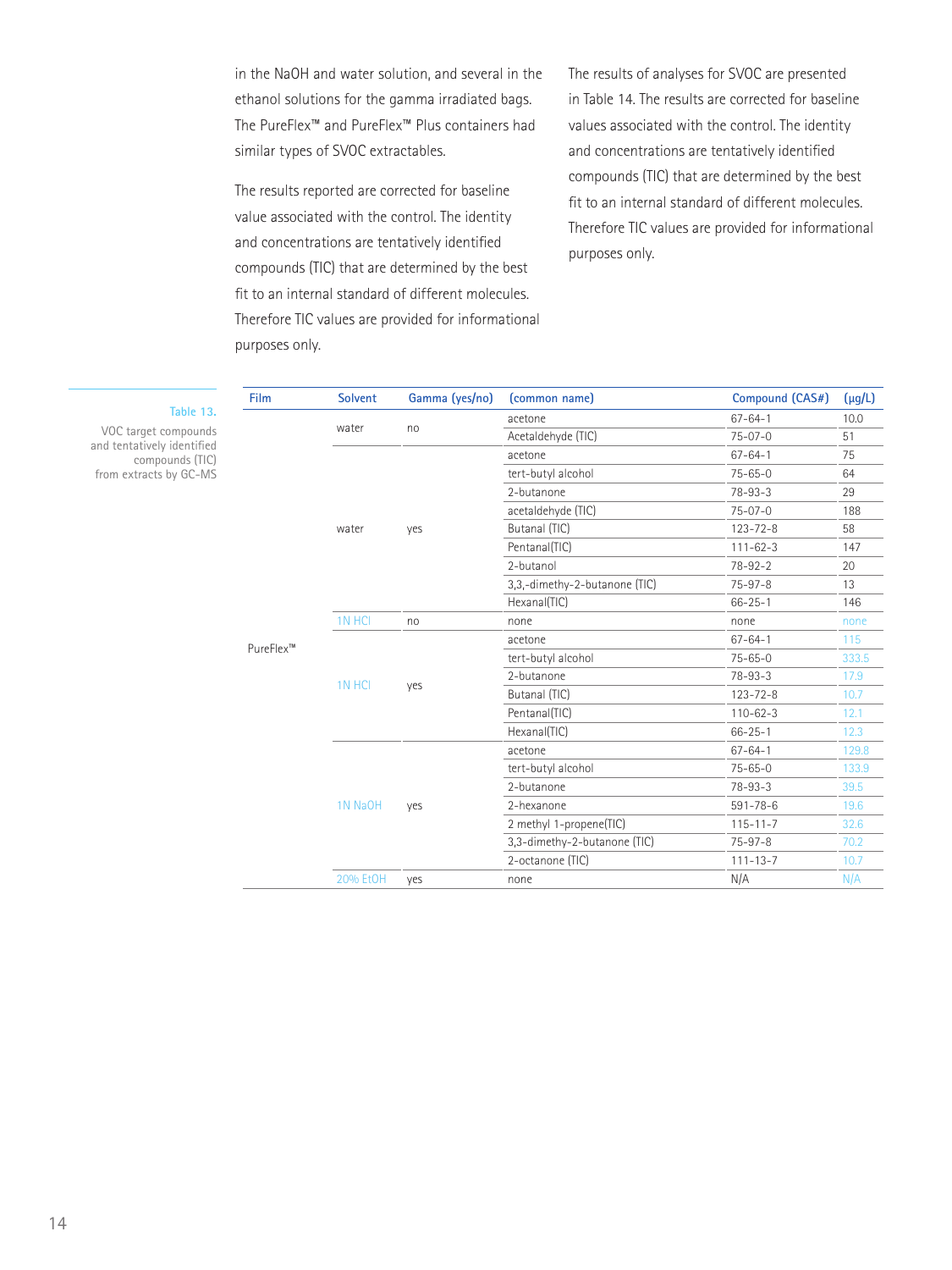| Film                       | <b>Solvent</b> | Gamma (yes/no) | (common name)                  | Compound (CAS#) | $(\mu g/L)$ |
|----------------------------|----------------|----------------|--------------------------------|-----------------|-------------|
|                            |                | no             | acetone                        | $67 - 64 - 1$   | 14          |
|                            | water          |                | Acetaldehyde(TIC)              | $75 - 07 - 0$   | 31          |
|                            |                |                | acetone                        | $67 - 64 - 1$   | 93          |
|                            |                | yes            | tert-butyl alcohol             | $75 - 65 - 0$   | 91          |
|                            |                |                | Acetaldehyde (TIC)             | $75 - 07 - 0$   | 143         |
|                            |                |                | 2-butanone                     | $78 - 93 - 3$   | 12          |
|                            | water          |                | Butanal (TIC)                  | $123 - 72 - 8$  | 128         |
|                            |                |                | pentanal (TIC)                 | $110 - 62 - 3$  | 245         |
|                            |                |                | hexanal (TIC)                  | $66 - 25 - 1$   | 306         |
|                            |                |                | 3,3,-dimethyl-2-butanone(TIC)  | $75 - 97 - 8$   | 31          |
|                            |                |                | 2-pentanone                    | $107 - 87 - 9$  | 17          |
|                            | 1N HCI         | no             | acetone                        | $67 - 64 - 1$   | 22          |
|                            |                |                | Acetaldehyde (TIC)             | $75 - 7 - 0$    | 60          |
|                            |                |                | Tert-butyl alcohol             | $75 - 65 - 0$   | 18          |
|                            | 1N HCI         | yes            | acetone                        | $67 - 64 - 1$   | 50          |
|                            |                |                | tert-butyl alcohol             | $75 - 65 - 0$   | 98          |
| PureFlex <sup>™</sup> Plus |                |                | Acetaldehyde (TIC)             | $75 - 07 - 0$   | 43          |
|                            |                |                | 2-butanol                      | $78 - 92 - 2$   | 11          |
|                            |                |                | Butanal (TIC)                  | $123 - 72 - 8$  | 45          |
|                            |                |                | Pentanal (TIC)                 | $110 - 62 - 3$  | 105         |
|                            |                |                | Hexanal (TIC)                  | $66 - 25 - 1$   | 92          |
|                            |                |                | 3,3,-dimethyl-2-butanone (TIC) | $75 - 97 - 8$   | 14          |
|                            | 1N NaOH        | No             | acetone                        | $67 - 64 - 1$   | 120         |
|                            |                |                | 1-propene, 2-methyl (TIC)      | $115 - 11 - 7$  | 141         |
|                            |                |                | 2,4-Di-tert-butylphenol        | $96 - 76 - 4$   | 101         |
|                            | 1N NaOH        | yes            | acetone                        | $67 - 64 - 1$   | 127         |
|                            |                |                | tert-butyl alcohol             | $75 - 65 - 0$   | 74          |
|                            |                |                | 2-methyl-1-propene(TIC)        | $115 - 11 - 7$  | 247         |
|                            |                |                | 3,3-dimethyl 2-butanone(TIC)   | $75 - 97 - 8$   | 1260        |
|                            |                |                | Pentanal (TIC)                 | $110 - 62 - 3$  | 39          |
|                            |                |                | 2-pentanone                    | $107 - 87 - 9$  | 81          |
|                            |                |                | 2,4-Di-tert-butylphenol        | $96 - 76 - 4$   | 1110        |
|                            | 50% EtOH       | yes            | none                           | N/A             | N/A         |

#### **Table 13.**

VOC target compounds and tentatively identified compounds (TIC) from extracts by GC-MS

Data in blue was obtained from previous white paper published in 2010.

**Note:** Ethanol concentration used in 2010 white paper was 20%. This study used 50% Ethanol.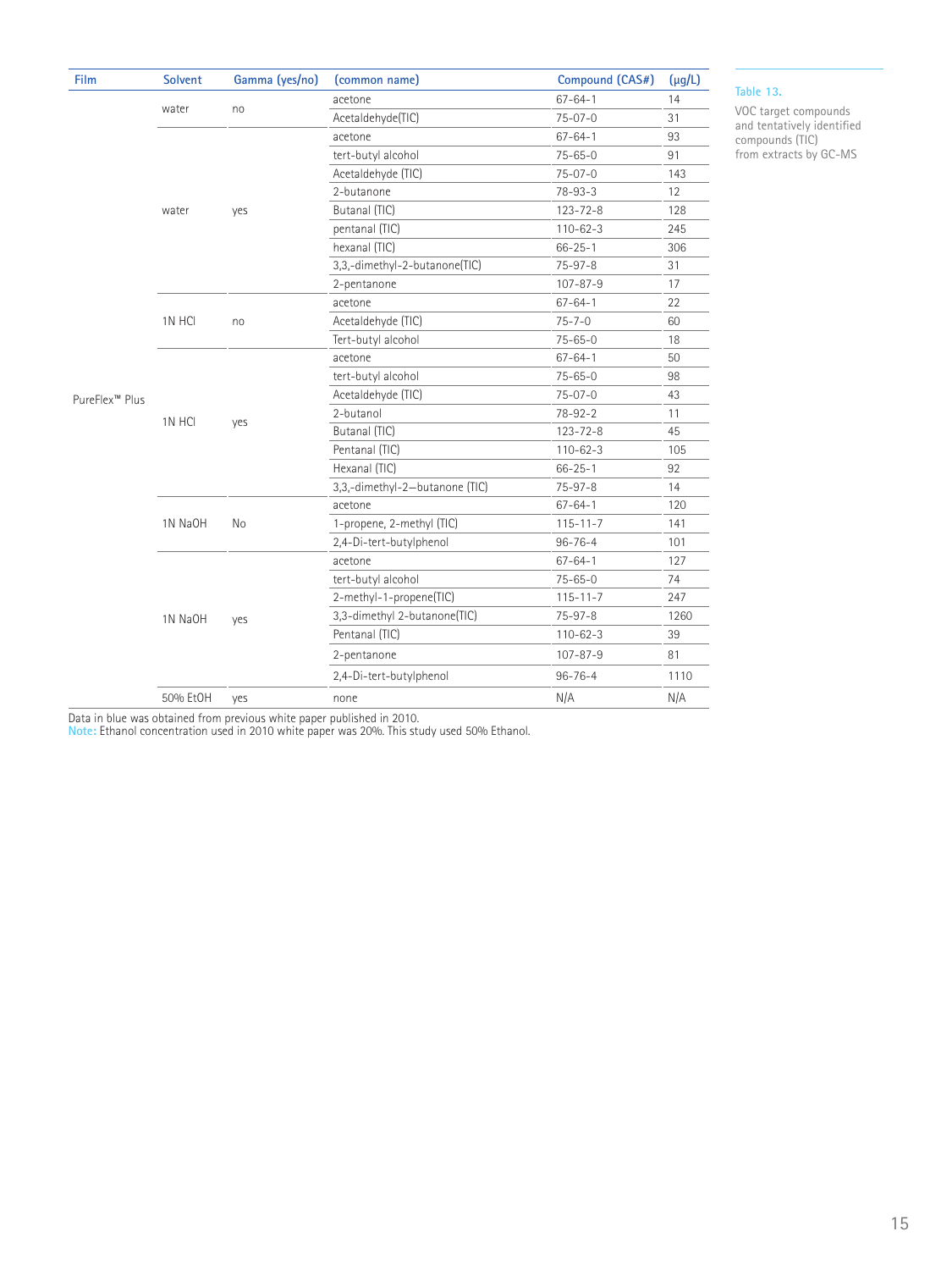| Table 14.                                                                                     | Film              | <b>Solvent</b>  | Gamma (yes/no)            | (common name)                        | Compound (CAS#)                                                | $(\mu g/L)$  |
|-----------------------------------------------------------------------------------------------|-------------------|-----------------|---------------------------|--------------------------------------|----------------------------------------------------------------|--------------|
| SVOC target<br>compounds and<br>tentatively identified<br>compounds (TIC)<br>from extracts by | PureFlex™         | water           | No                        | none                                 | none                                                           | none         |
|                                                                                               |                   | water           | Yes                       | none                                 | none                                                           | none         |
|                                                                                               |                   | 1N HCI          | no                        | none                                 | none                                                           | none         |
| GC-MS                                                                                         |                   | 1N HCI          | yes                       | none                                 | none                                                           | none         |
|                                                                                               |                   | 1N NaOH         | no                        | none                                 | none                                                           | none         |
|                                                                                               |                   | 1N NaOH         | yes                       | Unknown (TIC)                        | N/A                                                            | 25.3         |
|                                                                                               |                   | 20% Et0H<br>yes | 1.1-diethoxy ethane (TIC) | $105 - 57 - 7$                       | 13.9                                                           |              |
|                                                                                               |                   |                 |                           | Unknown (TIC)                        | N/A                                                            | 36.8         |
|                                                                                               |                   |                 |                           | 4-hydroxy-4-methyl-2-pentanone (TIC) | $123 - 42 - 2$                                                 | 12.3         |
|                                                                                               |                   |                 |                           | 2-4-di-tertairy butyl phenol (TIC)   | $96 - 76 - 4$                                                  | 15.3         |
|                                                                                               |                   | water           | no                        | Adipic acid ester (TIC)              | NIST 324711                                                    | 20           |
|                                                                                               |                   |                 |                           | Adipic acid ester (TIC)              | NIST 324711                                                    | 38           |
|                                                                                               |                   | water           | yes                       | 2.4-Di-tert-butyl phenol             | $96 - 76 - 4$<br>none<br>none<br>none<br>none<br>$96 - 76 - 4$ | 19.7         |
|                                                                                               |                   | 1N HCI          | no                        | none                                 |                                                                | none         |
|                                                                                               | PureFlex™<br>Plus | 1N HCI          | yes                       | none                                 |                                                                | none<br>none |
|                                                                                               |                   | 1N NaOH         | no                        | none                                 |                                                                |              |
|                                                                                               |                   | 1N NaOH         | yes                       | none                                 |                                                                | none         |
|                                                                                               |                   | 50% EtOH        | no                        | 2,4-Di-tert-butyl phenol             |                                                                | 1020         |
|                                                                                               |                   | 50% EtOH        | yes                       | 2,4-Di-tert-butyl phenol             | $96 - 76 - 4$                                                  | 890          |

Data in blue was obtained from previous white paper published in 2010.

**Note:** Ethanol concentration used in 2010 white paper was 20%. This paper used 50% Ethanol.

This study was conducted using a surface area (cm2 ) to volume (mL) ratio of 2:1; whereas in practice, the ratio would be much lower. Since the concentrations of the extractables are due to contact with the surface of the container, as the volume increases the concentration of extractables will decrease. Presented below in Table 15 are the expected concentrations in containers completely filled with Milli-Q® reagent grade water after 30 days at room temperature. As the size of the containers increases, the concentrations decrease, as seen in the table.

| <b>Bag Type</b> | <b>Bag Size</b> | <b>Dimensions</b>     |       | PureFlex <sup>"</sup> film (ppm) PureFlex <sup>"</sup> Plus film (ppm) |
|-----------------|-----------------|-----------------------|-------|------------------------------------------------------------------------|
|                 |                 |                       |       |                                                                        |
|                 | 5 <sub>L</sub>  | $12.5''$ X 12 0"      | 3.89  | 4.33                                                                   |
| 2-D Pillow      | 20 L            | 16.5" X 23.0"         | 2.44  | 2.75                                                                   |
|                 | 50L             | 22.5" X 29.8"         | 1.74  | 1.94                                                                   |
|                 |                 |                       |       |                                                                        |
|                 | 200L            | 29.2" X 21.5" X 22.0" | 1 1 2 | 1.25                                                                   |
| 3-D Tote        | 500L            | 45 5" X 29 5" X 26 0" | 0.85  | 0.96                                                                   |
|                 | 2000L           | 45.5" X 36.5" X 82.0" | 0.55  | 0.61                                                                   |

**Table 15.** 

Expected concentration of Total TOC (PPM C) in a gamma irradiated container filled to its rated volume with Milli-Q® water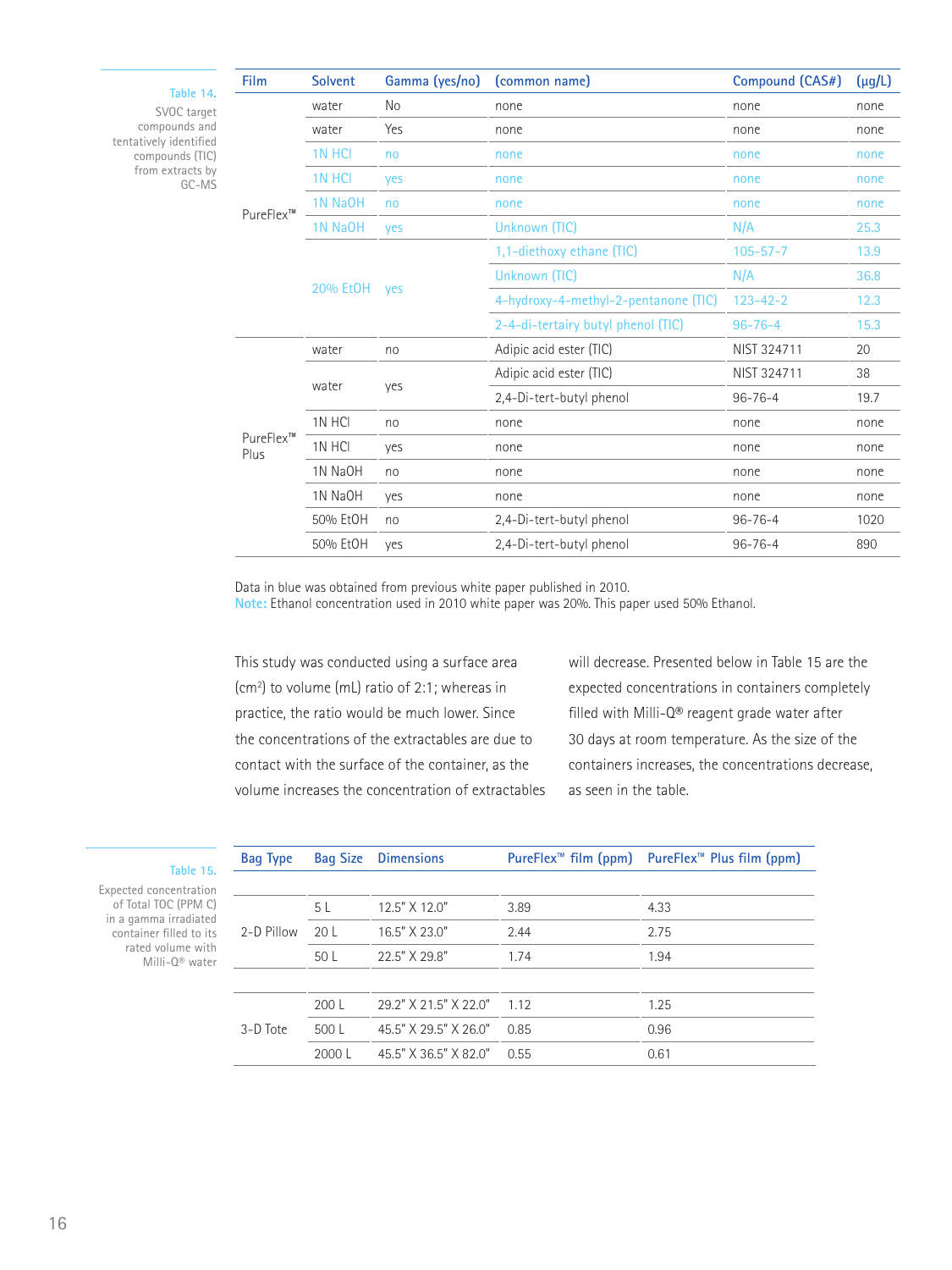# **Summary of results**

Overall, both PureFlex™ and PureFlex™ Plus films showed similar levels of TOC extractables, with small variation depending on the extraction solution. Comparison of RP-HPLC chromatograms for PureFlex™ and PureFlex™ Plus showed similar peak profiles. In GC-MS, both PureFlex™ and PureFlex™ Plus films revealed similar organic compounds. Volatile and semi-volatile organic compound profiles from the two films were also similar. Both PureFlex™ and PureFlex™ Plus films showed similar levels of anion extractables by ion chromatrography. No significant levels of metals were detected in extractions from either film.

Based on the results of this set of studies, there was no observable, significant difference in the extractables profiles from the PureFlex™ and PureFlex™ Plus films.

# **Conclusion**

Overall, very little was extracted from the films, especially in aqueous solutions. The PureFlex™ and PureFlex™ Plus films, with their ULDPE fluid contact layer, had similar concentrations of TOC and small organic acids and volatile gamma-degradation products of polyethylene.

The data generated in this study should only be used as a general guide. Results presented here should not be interpreted as providing absolute levels of extractables for disposable process containers used under process conditions.